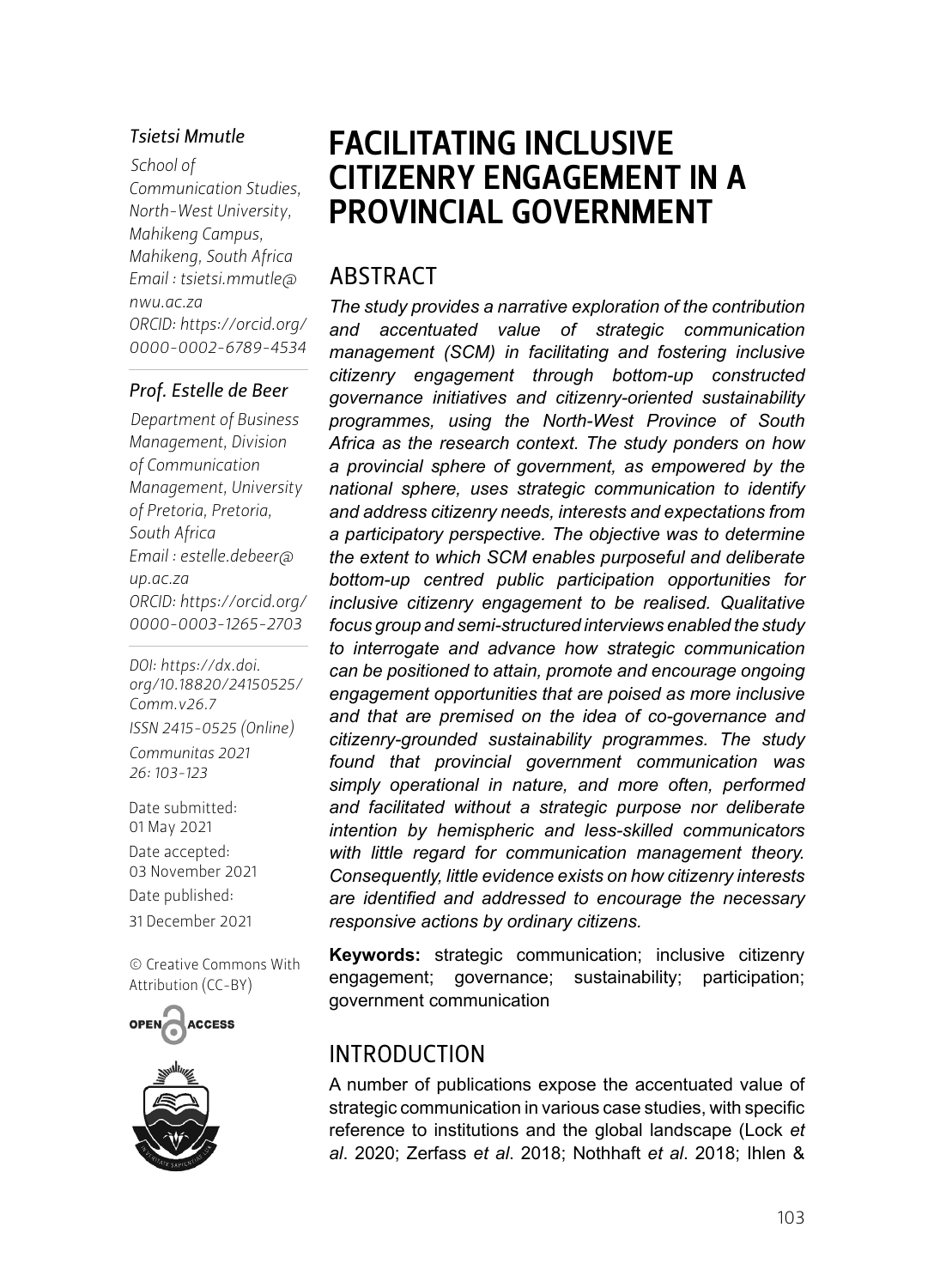Frederiksson 2018; Heide *et al*. 2018; Nothhaft 2016). However, little is known about how contemporary government spheres use strategic communication to advance inclusive citizenry engagement through public participation podia (Sebola 2017; Lues 2014). The use of strategic communication management often pays lip service and emphasises top-down information dissemination processes rather than a clear and precise communication-based strategy aimed at creating an impactful and organised community of engaged citizenry. The notion of inclusive citizenry engagement is about the right of the people to define the public good, determine the policies by which they will seek the good, and to reform or replace institutions that do not serve that particular good.

Inclusivity of citizens can also be summarised as a means of working together to make a difference in the civil life of communities and developing the combination of skills, knowledge, values and motivation in order to make that difference. It means promoting a quality of life in a community, through political and non-political processes. The role of communication that is practised and applied for a strategic purpose is therefore important in advancing inclusive citizenry engagement. It is through the strategic role of communication that debates, discussions and transformative dialogue can be realised as meaningful. Communication creates a platform where actors become actively involved in determining important aspects of engaging with each other – and subsequently formulate rules of engagement. However, such communication needs to be two-way, as Grunig and Grunig (1992) state, for all parties to have equal opportunities of addressing one another and formulating strategies that will benefit all of them. This should take place through a participative process, which allows citizens to identify and prioritise their needs, interests and expectations – which, as a result, should be addressed through community communication as a strategic process.

The purpose of this study is to explore the contribution of strategic communication in facilitating and fostering inclusive citizenry engagement within the provincial sphere of government through adequate and dialogic public participation platforms. The provincial sphere of government, especially in South Africa, has a mandate to establish legitimate and genuine citizenry needs, interests and expectations with the aim of creating favourable conditions through governance initiatives and sustainability programmes for an engaged society (enabled through community communication and two-way participation). Moreover, ordinary citizens often play an essential role in government processes, whether directly or indirectly. In South Africa, this role is particularly important within the provincial government sphere, which is delegated by the national government to foster inclusive and collaborative opportunities with those governed at grassroots level, among others. Conversely, communities will, at most, participate in development programmes if there are perceived benefits for them; however, such benefits should practically address the immediate needs and interests of citizens for inclusivity to be recognised.

Contextual to this study, the concept of inclusive citizenry engagement is thus introduced to emphasise a dynamic, interactional and transformative process of dialogue between people, groups, and institutions, on the one hand, and, on the other hand, an opportunity that enables people, individually and collectively, to realise their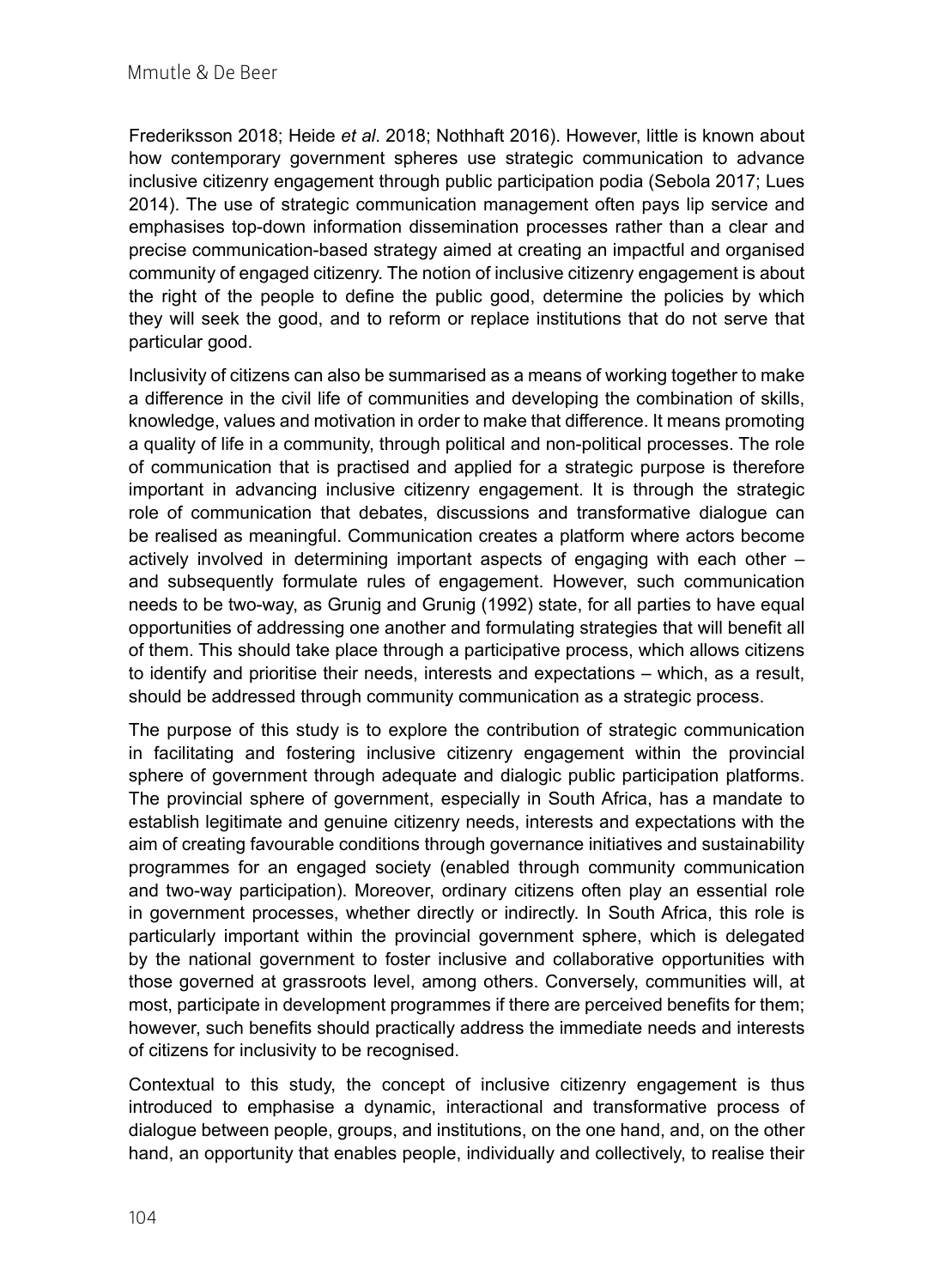full potential and be engaged in their own welfare. The concept further depends on shared governance initiatives and citizenry-based sustainability programmes to enable meaningful participation via the bottom-up approach (community communication and participation). In this regard, Allen (2016) posits that strategic communication orients people's consciousness by inviting them to take a particular perspective, by evoking certain values and not others, and by creating referents for their attention and understanding.

# LITERATURE REVIEW

It is widely argued that the developmental discourse underwent a critical review since the 1970s, shifting more towards a participatory approach in communication practice. In this respect, development communication recognises the need for the participation of stakeholders in developmental projects. Scholars such as Waisbord (2014) have observed that few contemporary development projects are operated without a component of a participatory model (c.f. Servaes 2014; Srampickal 2006; Barranquero 2011; Huesca 2002). Fundamentally, participatory communication is seen as an approach that utilises appropriate communication mechanisms and techniques with the objective of increasing the levels of participation by stakeholders in development projects (including information sharing, motivating and training, particularly at the grassroots level) (Oliveira 1993). Therefore, it can be argued that the participatory communication approach in the context of this study embeds the will of citizens and government to seek inclusivity in programmes and projects. Advocates of the participatory approach often argue that no development can exist without communication, and particularly, communication practised as a strategic orientation (Mat Tazin & Yaakop 2018; Waisbord 2014; Servaes & Malikhao 2012; Waisbord 2008). On the other hand, Sebola (2017) maintains that people and access to information about public participation opportunities and process is not as easy as it sounds in a governmental context. This is because terms such as "public", "involvement" and "participation" are often used as buzz words for democracy through participation – it becomes difficult to articulate the extent to which genuine and adequate citizenry participation is fostered in the provincial sphere of government. Slotterback and Crosby (2012) have also argued that although many governments recognise public participation as a cornerstone for participative governance, they do not have a good understanding of designing processes that will achieve desirable outcomes.

# Strategic communication from a participatory perspective

The link between strategic communication and participatory communication is captured conceptually by Lie and Servaes (2015). These authors argue that strategic communication in the field of development communication is often applied in the thematic sub-discipline of health communication, but is not restricted to this subdiscipline. Waisbord (2014) attempts to herald the significant contribution of strategic communication for social change by suggesting that the field supports collective actions – collective communication actions require strategic choices in a participatory environment. These perspectives link the strategic component of communication to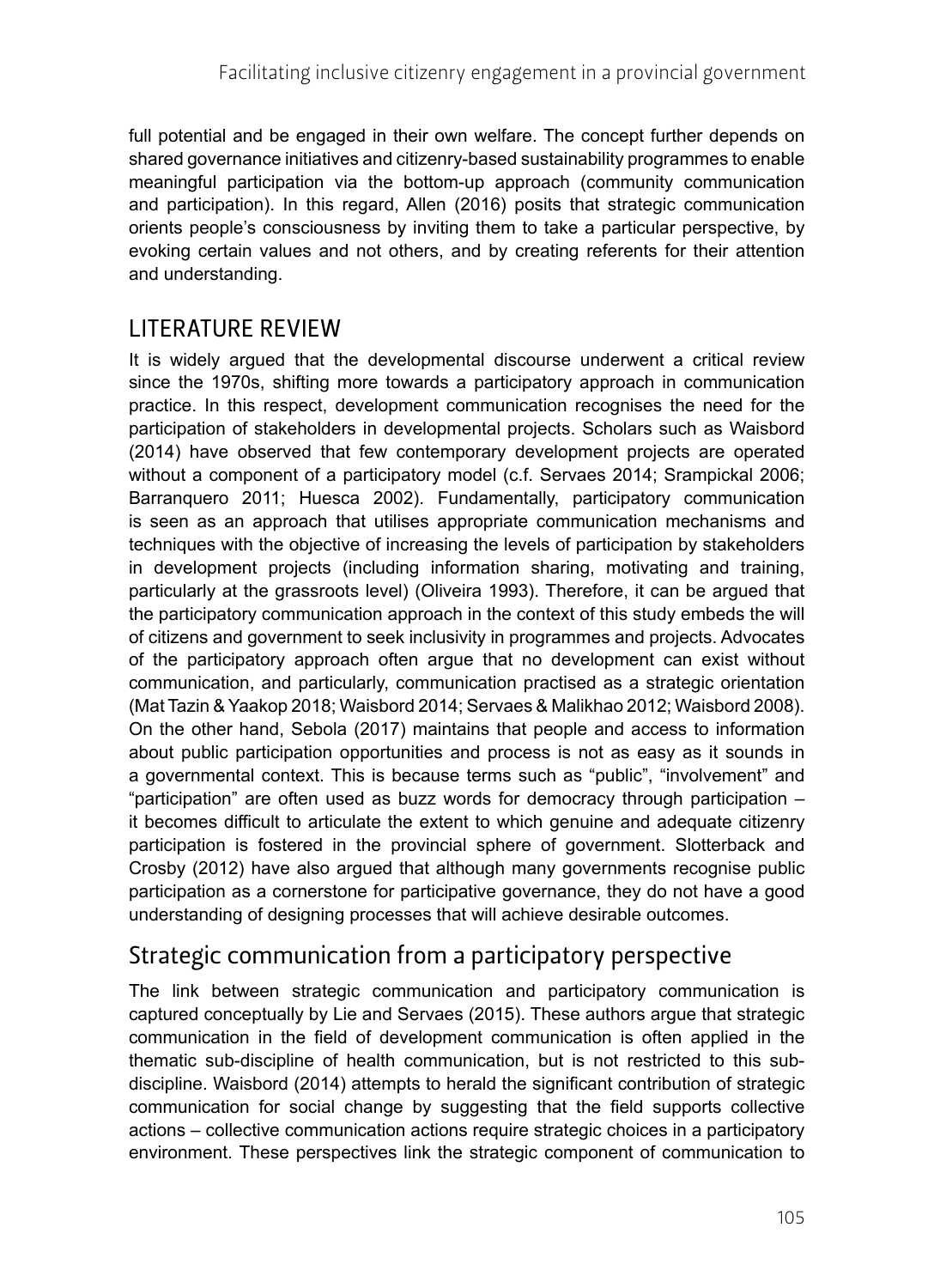communication for development and social change (CDSC). Moreover, communication, whether participatory or strategic, should deal with coordinated organisational planning and should manifest a dialogic nature with a strategic and intentional goal. For this reason, participatory communication is considered strategic and intentional because participatory projects and programmes require some form of planning, objectives, coordination and implementation. Accordingly, such participatory projects and programmes in the main must be communicated effectively with the people, and they are often constituted for social change (c.f. Lewis 2011; Mahoney 2012; Paul 2011).

If communication is not coordinated nor articulated as a sustainable and strategic means, the public apathy that could result from this could be attributed to a lack of knowledge and understanding on the part of citizens about how their needs, interests and expectations are being addressed, particularly in government. Rensburg and De Beer (2011: 152) postulate that sustainability involves the organisation's assessment and improvement of its economic, environmental and social impact to align it with stakeholder requirements using, among others, integrated reporting. This is further witnessed through participatory communication as linked to the strategic management of communication (Waisbord 2014) – where participatory communication also advocates for a stakeholder perspective in development initiatives upon which the needs and interests of stakeholders depend.

Conversely, a better appreciation and acknowledgement of citizens' involvement could help the government develop strategies to improve communication and to access target groups (Singh 2014). It could be assumed from a participatory communication perspective that governance mechanisms and sustainability programmes are often not interpreted and practically translated to inform citizens about how their needs, interests and expectations are being addressed. Consequently, little positive change takes place in the attitudes and behaviour of citizens to improve their lives. It is based on the foregoing that this study measures the strategic role of communication in, among others, influencing participatory endeavours to attain social change through shared initiatives with a view to enable high levels of inclusive citizenry engagement opportunities.

Another link between strategic communication and participatory communication can be observed from top-down diffusion versus bottom-up participation approaches. In this regard, strategic communication efforts will not succeed if bottom-up participation approaches are neglected and the focus is only on top-down diffusion. Arguably, it is believed that citizens intensify their role and contribute wherever there are perceived benefits. It is thus imperative for sustainability programmes to be responsive to the expectations of citizens for continuous public participation, and for communication to be organised systematically to bring about the desired positive outcomes. As a context to strategic communication, it is, therefore, suggested by some scholars that what sounds easy and straightforward is one of the key problems of strategic communication and management. In this regard, more scholars specialising in the strategic management of communication question the ability of actors to act rationally in a contingent environment (Frost & Michelsen 2017; Okigbo & Onoja 2017; Lock *et al*. 2020; Singh 2014; Haywood & Besley 2014; Balogun 2006; Holtzhausen 2002).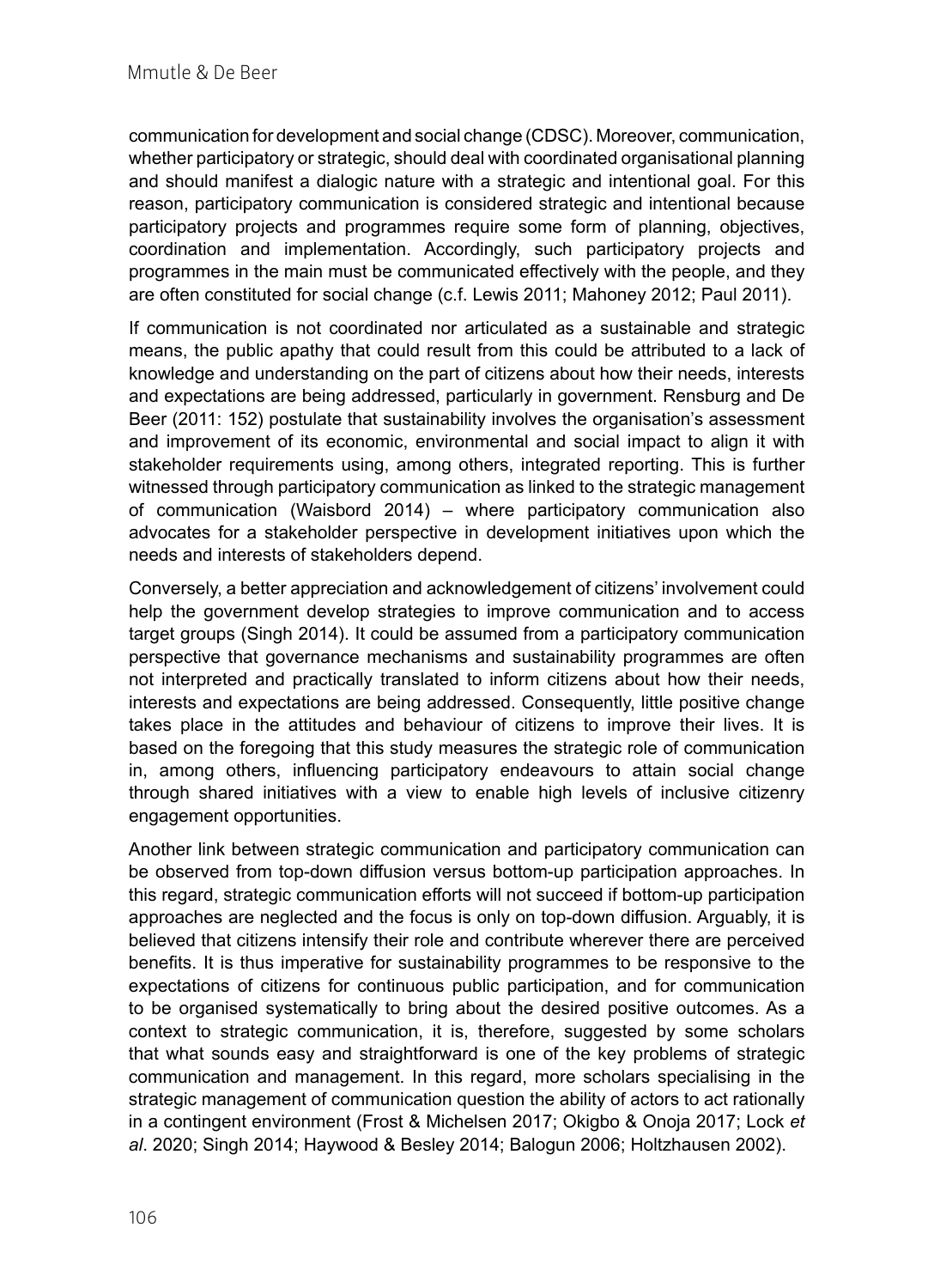# Mitigating citizenry interests and expectations

Rensburg and De Beer (2011: 152-153) indicate that the role of communication in information dissemination and conversation in organisations is changing in a triplecontext (people, planet and profit) environment. In essence, engaging stakeholders in decision-making processes, according to the "stakeholder-inclusive approach to governance", has become important globally, but particularly in South Africa with the publication of the King IV Report. In the main, following the traditional approach to integrated communication will not be sufficient in a new organisational context where governance and sustainability issues have become important in organisational decision-making. As a consequence, inclusive citizenry engagement should be considered as a people-oriented approach in the facilitation of dialogue, debates and mutual discussions with the actors and citizens concerned.

The notion of inclusive citizenry engagement can further be advanced through selfregulation mechanisms, whereby citizens advance regulatory measures of interactions, engagements and mutual relationships through a particular social cognitive framework (Morris 2003). The regulatory framework in this regard should allow citizens to govern their ability to become active and responsive stakeholders within a given society. This assertion of self-regulation is further supported through the theory of self-regulation. The theory presupposes that a self-regulating person controls and manages their reactions and behaviour to achieve goals despite changing conditions and priorities. Consequently, when implementing sustainability programmes it can be considered that participatory radio, imbizos and community-based centres form part of government activities with the view to engage community members actively in the planning, implementation and assessment of strategic programmes. Accordingly, a key distinguishing aspect of participatory approaches is a stronger focus on the process rather than on a specific communication product, as elaborated by Morris (2003), Waisbord (2014), and Lie and Servaes (2015). From these perspectives, governance initiatives and sustainability programmes must be goal-orientated and conform to the expectations of citizens, while addressing their identified needs and interests through projects designed to encourage public participation and inclusivity.

For inclusivity to be realised, one of the fundamental tools of the strategic management of communication is the ability to utilise resources significantly in positioning the needs and interests of stakeholders (in this case, citizens) at the forefront. In doing so, organisations are able to manage strategic relationships together with citizens' expectations for social change and cohesion (Waisbord 2014). Likewise, this can further be achieved when complete, timely, relevant, accurate, honest and accessible information is provided by the organisation to its stakeholders, whilst having regard for legal and strategic considerations.

The inclusive citizenry engagement concept highlights the importance of opportunity creation and challenges the existing ones through consensus building, which becomes imperative to societal objectives. The basic assumption would be that inclusive citizenry engagement can promote equal opportunities between the government and the governed and can use strategic relationship management to bring legitimacy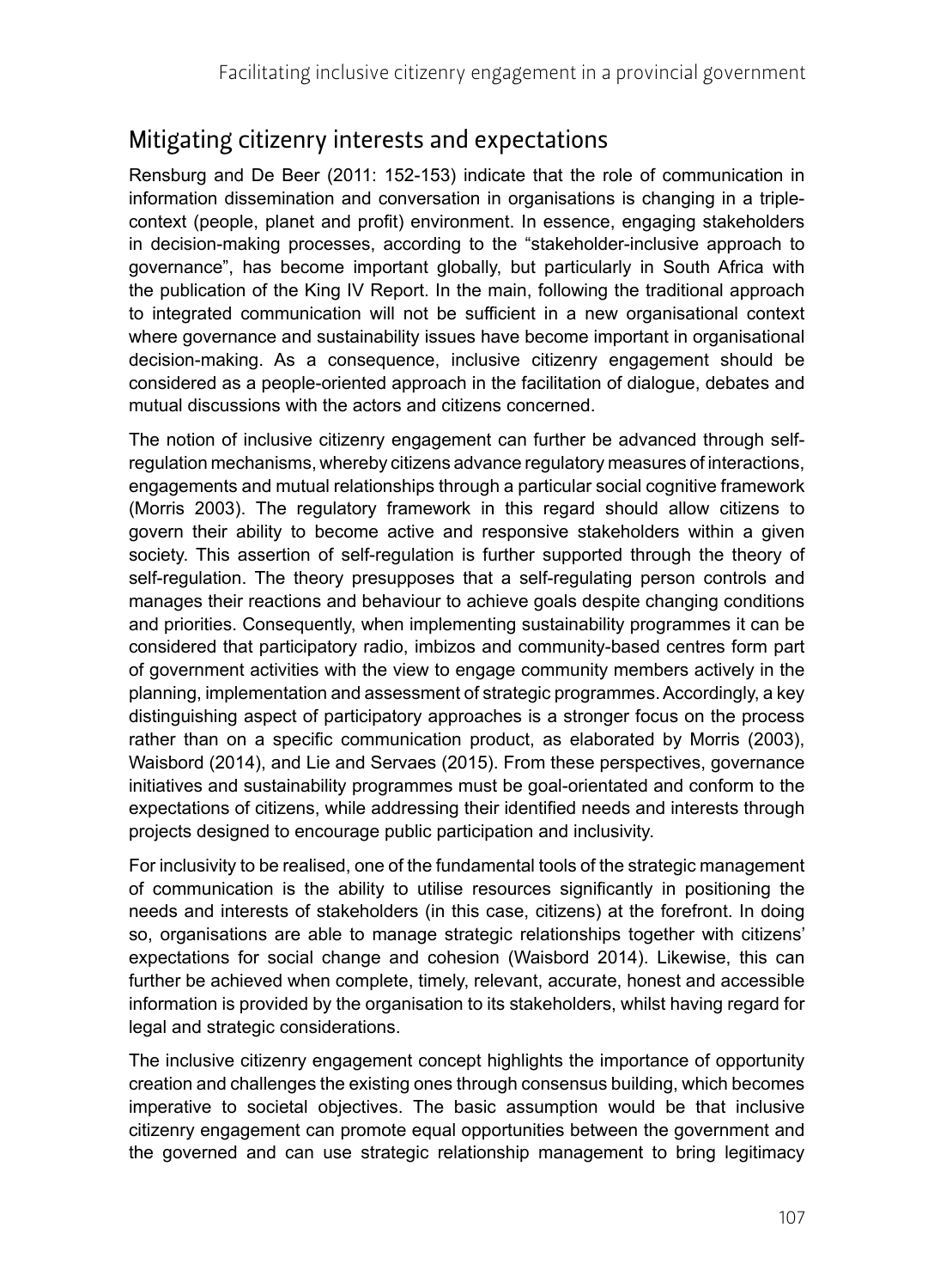to democratic values. Arguably, the concept of inclusive citizenry engagement can be attained through strategic thinking that is aligned with strategic planning and cogovernance among the provincial government and its citizens. Notably, Heide *et al.* (2018) further allude to the fact that the fundamental idea of strategic communication is thus inclusive.

Moreover, legitimacy theory is identified as essential and complementary in advancing the strategic intent of a participatory endeavour. Legitimacy theory, in this respect, purposely connects well with strategic communication and the participatory communication perspective, to understand the legitimacy of the provincial government's communication goals in addressing citizenry needs, interests and expectations. Citizens are viewed as an integral part of the government's environmental component to exercise legitimacy. Arguably, societal values and legitimacy are intrinsically dependent on how governance initiatives and sustainability programmes are practically translated to respond to the communication challenges of citizens.

For legitimacy to materialise practically, the North-West Province, as the research context, has to consider social norms and bounds. As such, citizens remain an integral societal authority who refute or affirm government's legitimacy to operate. These theoretical presuppositions are the guiding lens to better understand and comprehensively assess how strategic communication, among others, can support governance initiatives and sustainability programmes in the process of striving for inclusive citizenry engagement opportunities. This is done with the sole aim of positioning strategic communication as a beacon of hope or deliberate tool to obtain inclusive citizenry engagement while adopting a participatory perspective. Therefore, this study poses the following questions to understand the role of strategic communication in facilitating and fostering inclusive citizenry engagement within the provincial sphere of government:

RQ1: How can strategic communication management for governance initiatives support inclusive citizenry engagement?

RQ2: How can strategic communication management for sustainability programmes support inclusive citizenry engagement?

# METHODOLOGICAL ORIENTATION

This study is exploratory in nature, which is the best way to understand participants' experiences and knowledge of the phenomenon under investigation and to develop the necessary background for future investigations on this topic. For this reason, a qualitative approach is deemed necessary. The research population comprised citizens from the North-West Province across four districts, namely Bojanala, Ngaka Modiri Molema, Dr Kenneth Kaunda and Dr Ruth Segomotsi Mompati.

Purposive and non-probability sampling techniques were adopted – purposive sampling was used to draw a sample from the provincial government officials, while non-probability sampling was used to extract a sample from ordinary citizens across the four districts. The reason for using purposive sampling was that there was a need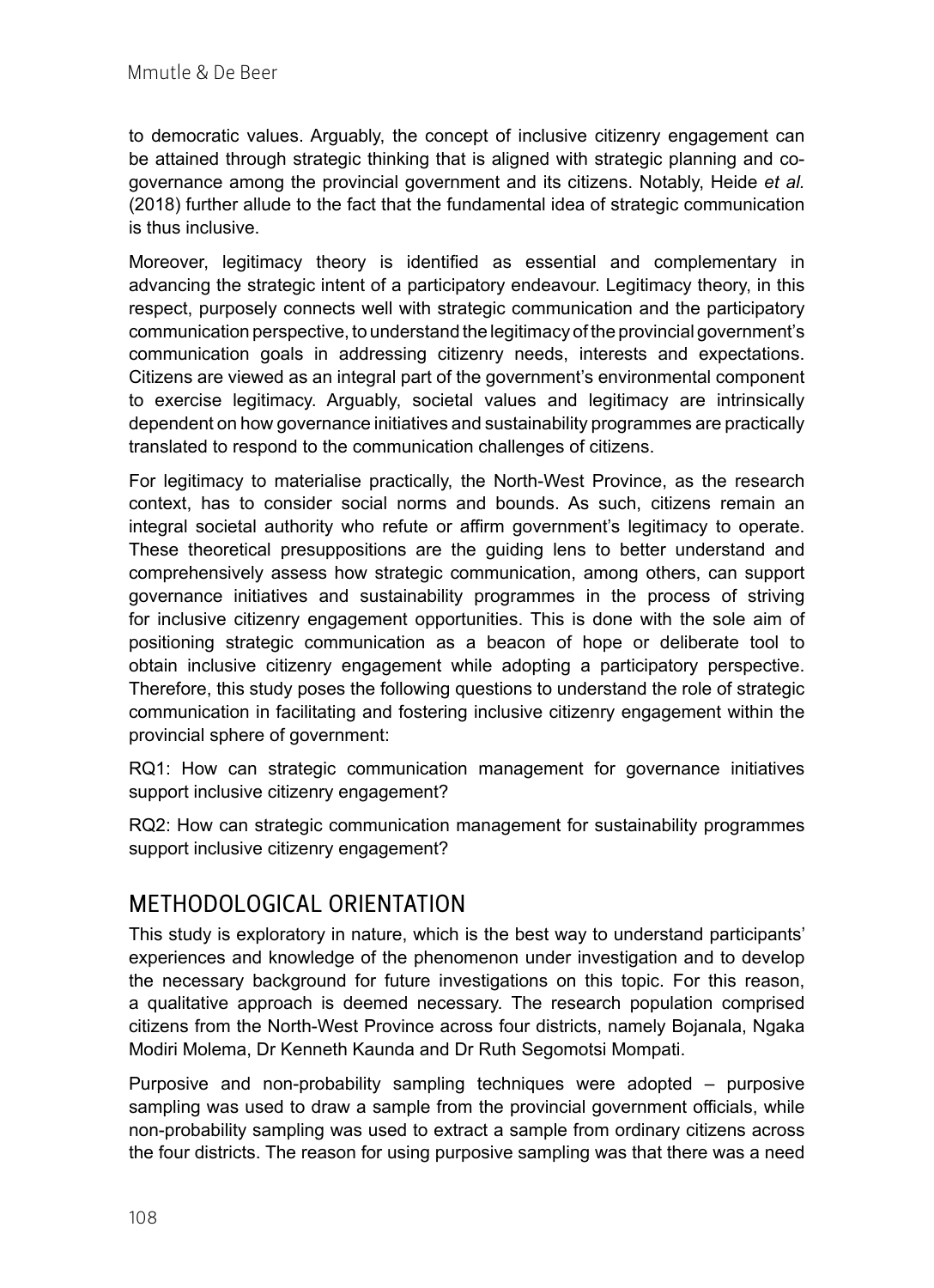for deeper insights obtained from qualitative data collected through semi-structured interviews from a portion of the population. These participants were purposively selected on the basis that they could provide key information for the study and they are in positions of power or authority to initiate, conduct and evaluate engagement opportunities with citizens. To this end, convenience non-probability sampling was done on a spontaneous basis to take advantage of available participants without the statistical complexity of a probability sample – this approach was ideal for diverse ordinary citizens of the North-West Province across the four regions.

| <b>GROUP</b><br><b>LEVEL</b> | <b>STATUS</b>                                                                        | <b>SAMPLE SIZE</b>                   | <b>SAMPLING</b><br><b>TECHNIQUE</b> | <b>DATA</b><br><b>COLLECTION</b><br><b>INSTRUMENT</b> |
|------------------------------|--------------------------------------------------------------------------------------|--------------------------------------|-------------------------------------|-------------------------------------------------------|
| A                            | Participants in<br>the provincial<br>government<br>(officials)                       | 20 officials                         | Purposive<br>sampling technique     | Semi-structured<br>interviews                         |
| B                            | Participants from<br>Bojanala district<br>(ordinary citizens)                        | 20 participants<br>from the district | Convenience<br>sampling technique   | Focus group<br>discussion                             |
| C                            | Participants from<br>Ngaka Modiri<br>Molema district<br>(ordinary citizens)          | 20 participants<br>from the district | Convenience<br>sampling technique   | Focus group<br>discussion                             |
| D                            | Participants<br>from Dr Ruth<br>Segomotsi<br>Mompati district<br>(ordinary citizens) | 20 participants<br>from the district | Convenience<br>sampling technique   | Focus group<br>discussion                             |
| E                            | Participants<br>from Dr Kenneth<br>Kaunda district<br>(ordinary citizens)            | 20 participants<br>from the district | Convenience<br>sampling technique   | Focus group<br>discussion                             |

#### **TABLE 1**: SAMPLING FRAME AND DATA COLLECTION INSTRUMENTS

Source: Author's conceptualisation

# Data management and analysis

To yield data for the qualitative investigation, different measuring instruments were employed. Data analysis was viewed as the process of making sense of the data by consolidating, reducing and interpreting what the participants said and what the researchers observed and read. Both the traditional analysis method (manual process) and computer software (NVivo 11 plus) were adopted and synchronized to provide a complementary approach to data management, interpretation and presentation. The raw data collected through the semi-structured interviews and focus group interviews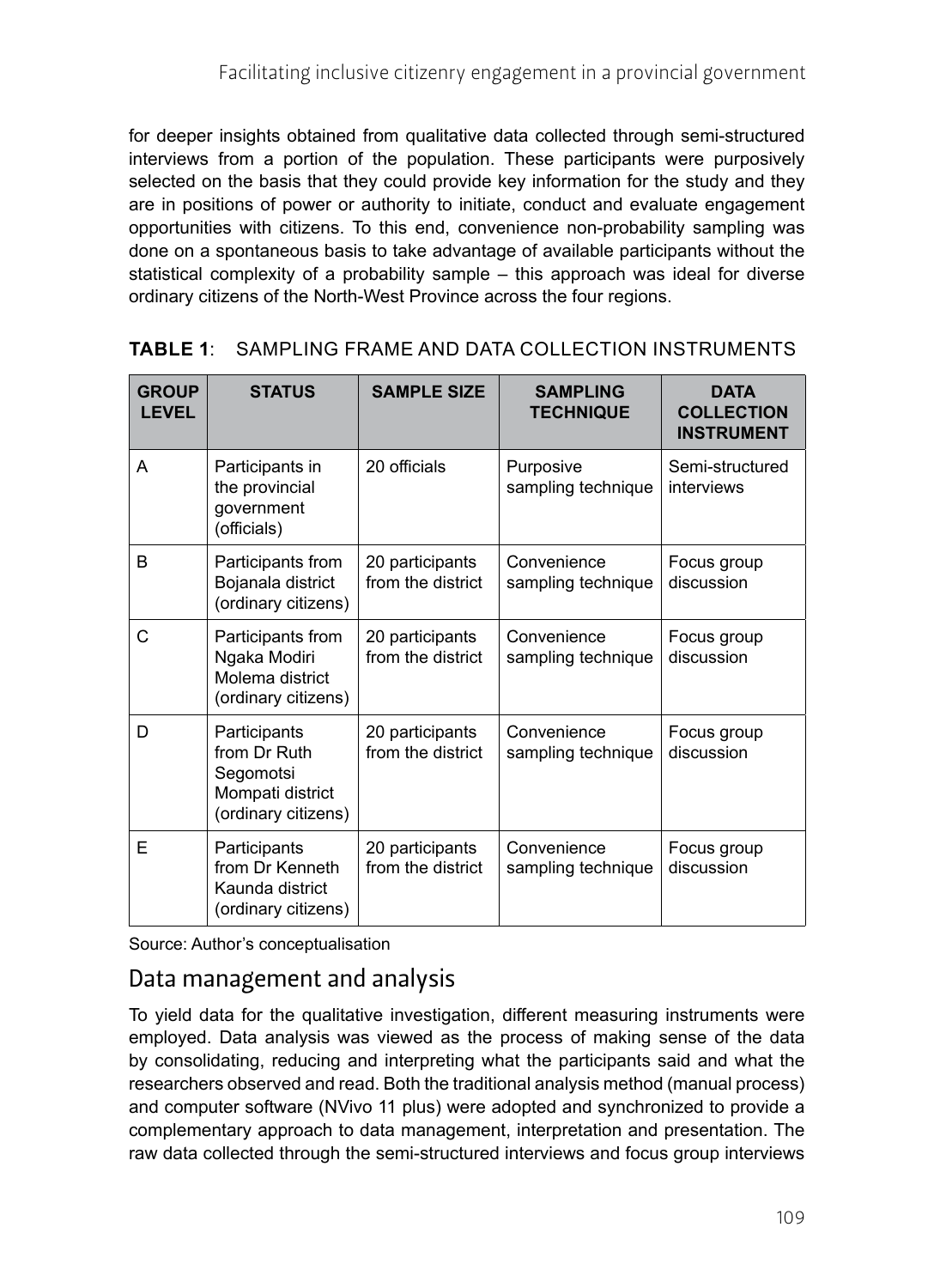were transcribed; and the topics were coded and classified, the categories developed, and the patterns sought in accordance with Braun and Clarke's (2006) perspective of thematic analysis.

# RESULTS AND INTERPRETATION

The study was undertaken with the intention of presenting the experiences, perceptions and knowledge of the participants on the topic of strategic communication management suitable to deliver inclusive citizenry engagement at the provincial government level. To achieve this intention and strategic focus, various methods and techniques were adopted in order to collect the necessary data from the research participants. After gathering the raw data, complementary techniques were adopted to engage with and understand the collected data.

| <b>Central theme</b> | Inclusive and collaborative provincial government programmes                          |
|----------------------|---------------------------------------------------------------------------------------|
| Sub-theme 1          | Co-governance through deliberate communication to enhance<br>citizenry participation  |
| Sub-theme 2          | Communication for adequate representation and participative<br>governance initiatives |
| Sub-theme 3          | Management of citizenry expectations through government<br>communications             |
| Sub-theme 4          | Governance initiatives for strategic management by the provincial<br>government       |

#### **TABLE 2**: CENTRAL THEME AND SUB-THEMES

Source: Author's conceptualisation

### Central theme: Inclusive and collaborative provincial government programmes

Inclusive and collaborative provincial government programmes is the overarching central theme that encapsulates government responsiveness to the challenges and opportunities concerning the welfare of citizens. Under this central theme, the participants advanced numerous perspectives and connotations to explain their experiences and knowledge of the phenomena of interest to the current study. The majority of the participants were of the view that some of provincial government programmes had an impact on their living conditions and, as such, propelled a particular desire and expectation to be fulfilled. However, the participants also indicated that most of their expectations in relation to the significance and flexibility of the programmes left much to be desired. It became clear that not all identified programmes and activities encouraged inclusivity because the role and involvement of citizens in the planning and implementation of government programmes was deemed unsatisfactory and often minimal. The participants further opined that the majority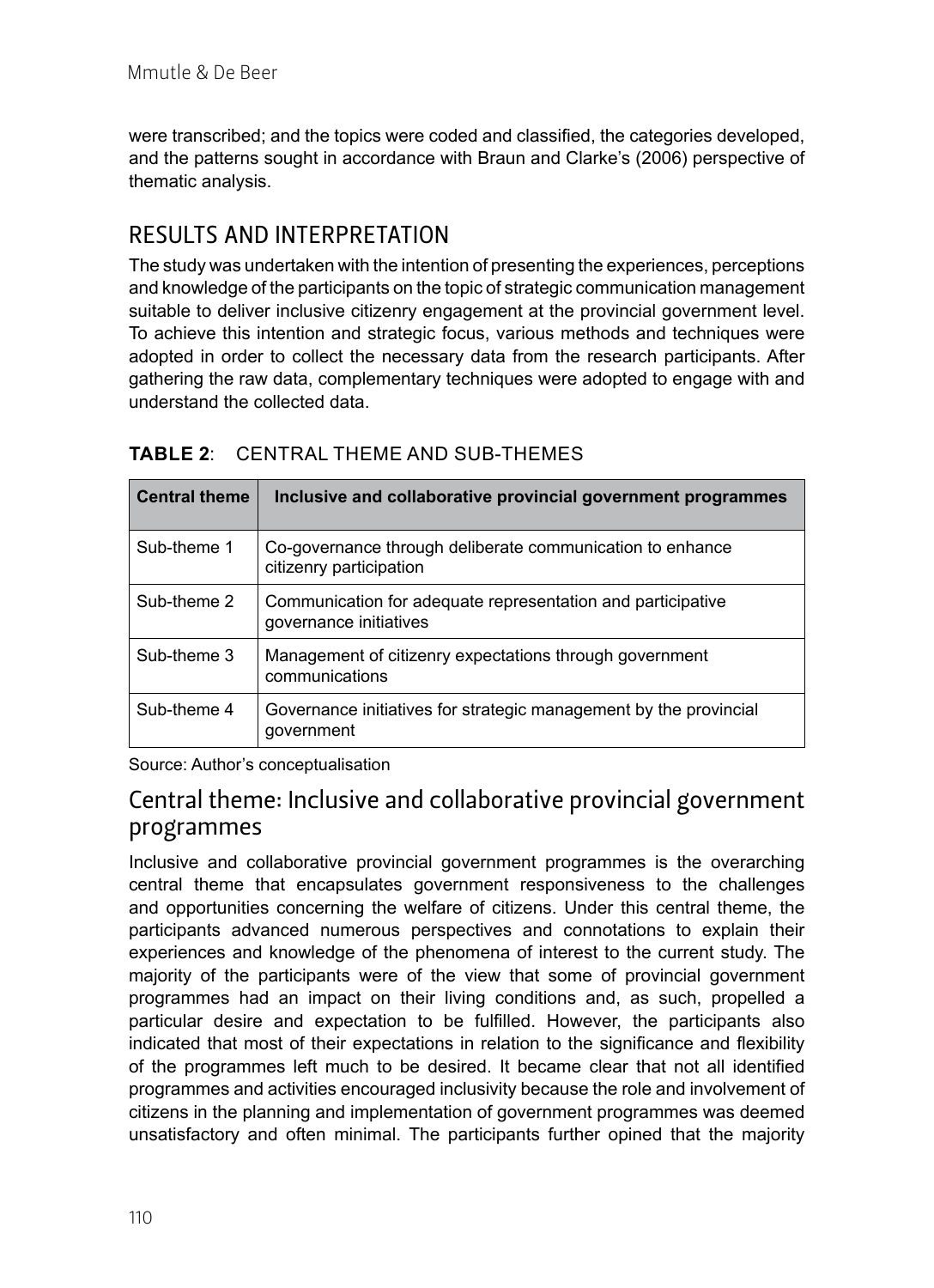of the provincial government programmes were imposed on citizens, rather than negotiated and discussed for consensus and mutual collaboration. The participants also alluded that communication about the programmes benefited selected individuals and communities closer to the provincial government headquarters, and consequently, isolated those in secluded areas of the province.

#### *All I can say is that, rona (we) in secluded areas of the province are isolated primarily because of inadequate information shared as a provision to influence our attitude towards the offerings of government*.

Another challenge associated with deficiency of inclusivity was the fact that collaborative participation among the provincial government and ordinary citizens remained restricted. Five of the participants contended that the relationship was also unhealthy, as the viewpoints and suggestions often offered by citizens were not incorporated into the broader strategic plan of the provincial government. Moreover, political patronage appeared to be extended to politicians and other affiliated parties to gain and maintain political mileage instead of inclusive representation. This practice was cited as an element of maintaining political power, whilst entrenching selective hegemony in government activities. Likewise, two other participants stated that the development agenda and future direction of the province was influenced and decided without the consent and input of the majority of the citizens. Hence, participants postulated that community unrests and dissatisfaction were at times premised on the inability of the provincial government to prioritise the legitimate demands of citizens, as well as to address their expectations adequately. The participants referred to several other challenges that contributed enormously to the ineffectiveness of government to inculcate a responsive and an inclusive culture:

*Communication campaigns and efforts dedicated to encourage citizenry inclusivity remained less effective as some citizens resembled high levels of apathy towards initiated government activities.*

*Identified provincial government programmes for citizens were viewed as abstract and less practical to effect a degree of change either in attitude or behaviour.*

*Messaging and planning had no durable effect and essentially are not tailored to resemble communicative action on the part of citizens.* 

*Governance initiatives and sustainability (developmental) programmes were not citizenry-oriented; thus, citizens often struggled to recognise inclusivity and cogovernance in most government operations.*

From the aforementioned, it is evident that participants held wide-ranging perceptions of what their relationship with the provincial government suggests. The majority of the views expressed indicated a negative impact on the provincial government's activities to engage with citizens. Inadequate information and ineffective communication processes were often referred to as part of the challenges embedded in understanding the provision of various programmes. This hindered a healthier and dialogic relationship among citizens and their provincial government.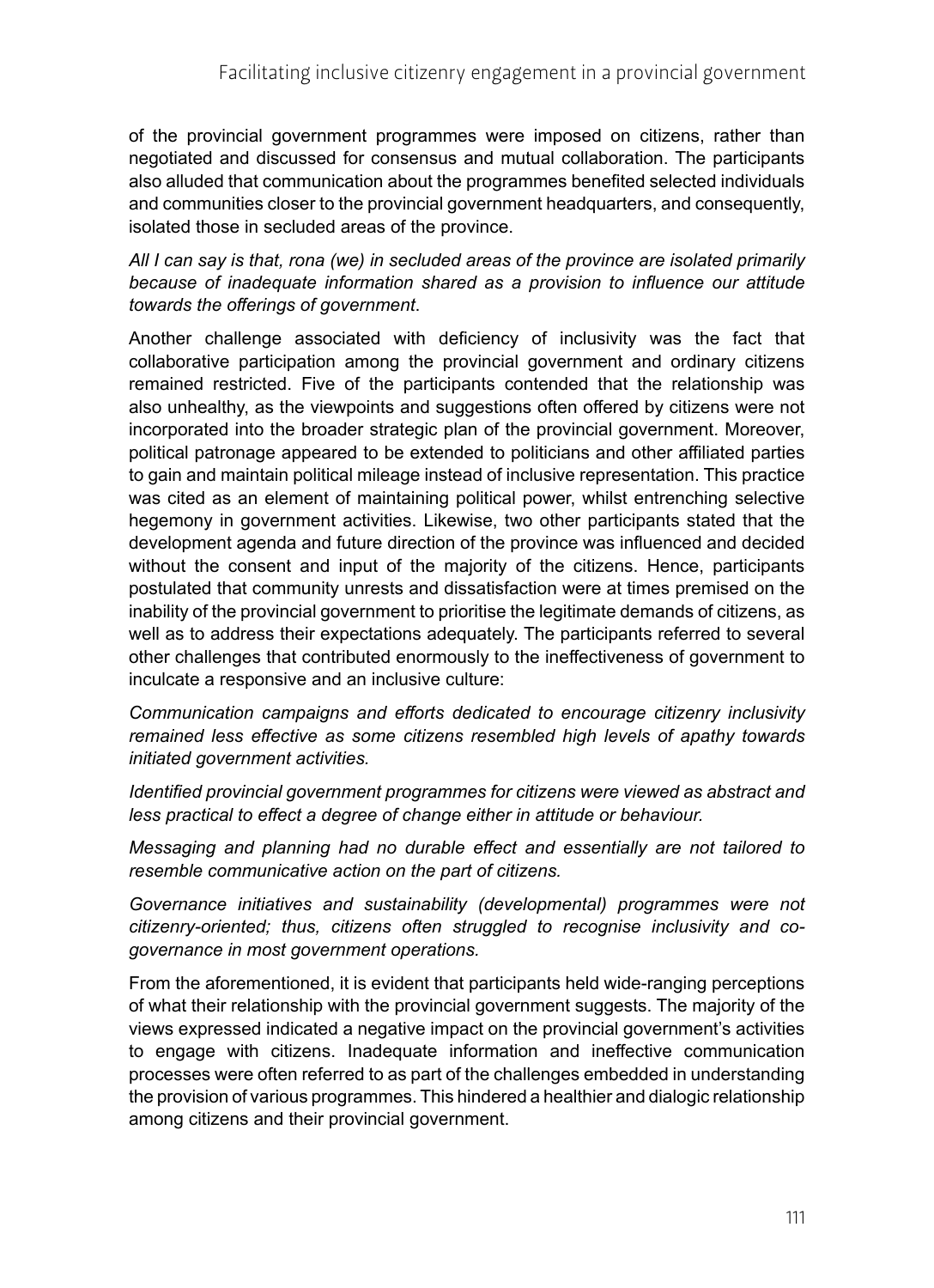In terms of Research Question 1, namely *How can strategic communication management for governance initiatives support inclusive citizenry engagement?*, the North-West provincial government is involved in various governance initiatives aimed at promoting various mechanisms to provide services, information, education and favourable opportunities to its constituencies. In providing these opportunities, the provincial government needs to communicate more consistently and regularly through the media. This assertion emphasises the fact that the communication of information has to be strategically managed for each audience to receive such communication in as efficient, effective and acceptable manner as possible – there is no "one-size fits all" situational expectation.

Furthermore, a commitment to strategic communication champions collective engagement – through constructively transparent discourse all parties form shared values in society. Scherer and Palazzo (2011) assert that democratic deliberation requires open discourse, transparency, participation and accountability by all actors, as stated in Habermassian political theory. These demands challenge management (in this case, senior provincial government officials) to use communication as a vehicle for promoting good in society (Heath *et al*. 2013). In support of this view, the first and most basic purpose of provincial government officials and community/public representatives is to improve citizens' knowledge of government activities and operations. Arguably, a knowledgeable citizenry is a consciously informed and active participant – this participation often leads to high levels of dialogue and public engagements in respect of an inclusive and thriving society.

### Sub-theme 1: Co-governance through deliberate communication to enhance citizenry participation

It is widely argued that increased community consultation and public participation in government decision-making produce many important benefits. Through this process, deliberate communication is shared and interpreted among parties to produce favourable outcomes. In this regard, consensus is maintained on a consistent basis, and public participation becomes a prerequisite for co-governance initiatives and the overarching strategic plan of the provincial government. Co-governance through deliberate communication as a priority to enhance citizenry participation was an indirect theme in the comments of several participants, focusing on how purposeful communication can stimulate legitimate interests in advocating for peoplecentred governance initiatives. Some of the participants believed that the espoused communication programmes inadequately pursued sufficient citizenry participation. It came to the fore that the channels and techniques adopted to enhance citizenry participation were not optimal in embracing a highly engaged and active citizenry – public apathy remained the primary challenge in leveraging citizenry participation to produce co-governance and an informed citizenry, as the participants articulated.

A number of the participants mentioned that sufficient time and effort were not invested in understanding the main concerns advocated by communities. They further held that bureaucratic constraints on the part of the provincial government impaired every opportunity to communicate effectively. In addition, four of the participants were of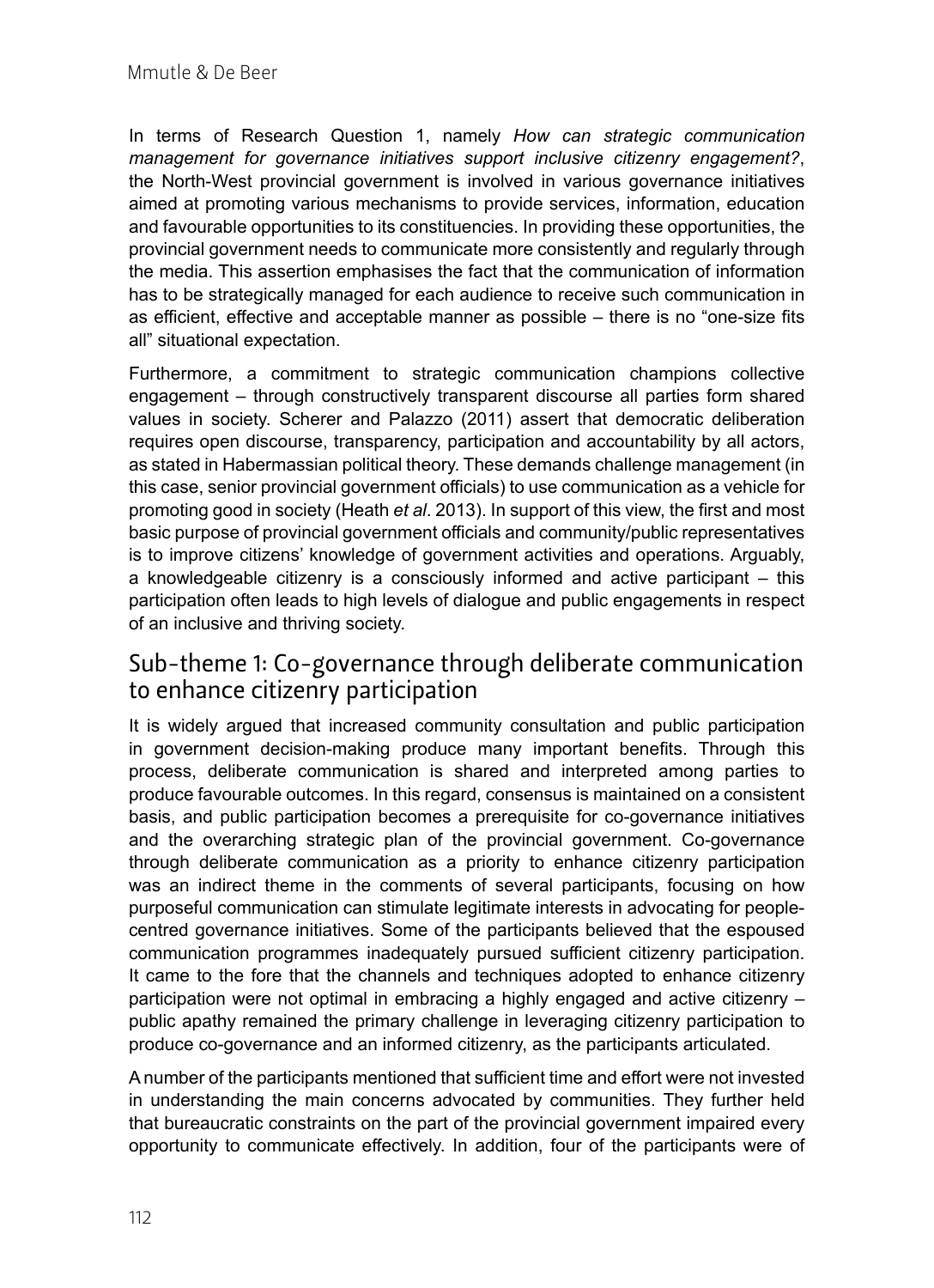the view that restrained communicative programmes are often a manifestation of poorly planned and managed communication objectives, and, as such, failed to incorporate the "choices and inputs" of ordinary citizens into the dominant coalition of governance initiatives:

#### *They don't listen to our views; in meetings or any other platform, it is about what they propose not what we want*.

As the participants further postulated, the realisation of inclusive citizenry participation in shaping and contributing to the development of policies, influencing governance decisions, and mutually reaching solutions to problems associated with communication was observed as an implausible objective. Consequently, communication messages and campaigns were viewed as a mere formality, elements of a publicity stunt at times, and most importantly, a process of informing communities about different imposed government initiatives, as the participants confirmed.

Eight of the participants stated that sufficient opportunities were provided to encourage public dialogue and balanced participation as a vehicle to achieve common goals. In essence, communication channels were selected, sensibly and purposefully, to address the intentions of the provincial government, as the participants suggested. Furthermore, it was argued that government programmes, to some degree, empowered citizens to seek more information and productively engage in achieving social, economic and environmental benefits for a sustainable future.

In terms of Research Question 2, namely *How can strategic communication management for sustainability programmes support inclusive citizenry engagement?*, strategic communication efforts and programmes have the potential to yield positive and continuous benefits for citizens as the governed and for the provincial government as the governor. Through strategic communication, the two-way communicative relationship between citizens and the government is the manifestation of a dialogic communication approach. In this context, strategic communication programmes should be leveraged by the aspirations of ordinary citizens via the horizontal approach to communication between the provincial government management and their external stakeholders to ensure that the vertical approach to communication between the same management and their officials adequately influence and reflect the views of the majority of the citizens. Moreover, direct community engagement is to be used as an umbrella idiom by the North-West Province to include information, consultation, engagement and empowering activities. To this end, the provincial government must recognise that citizens seek more direct ways to become involved in public life and decision-making, particularly on issues in which they have a direct interest. Strategic communication is, therefore, a core element of the provincial government – an effective tool to facilitate decision-making, and a way to reach decisions with which the communities feel satisfied. This process ensures that adequate opportunities are established to involve communities in the governance process.

Strategic communication is advanced and facilitated at provincial government level to communicate effectively 'with' citizens the benefits of and their responsibility towards government sustainability programmes. According to Thompson *et al*. (2013), the use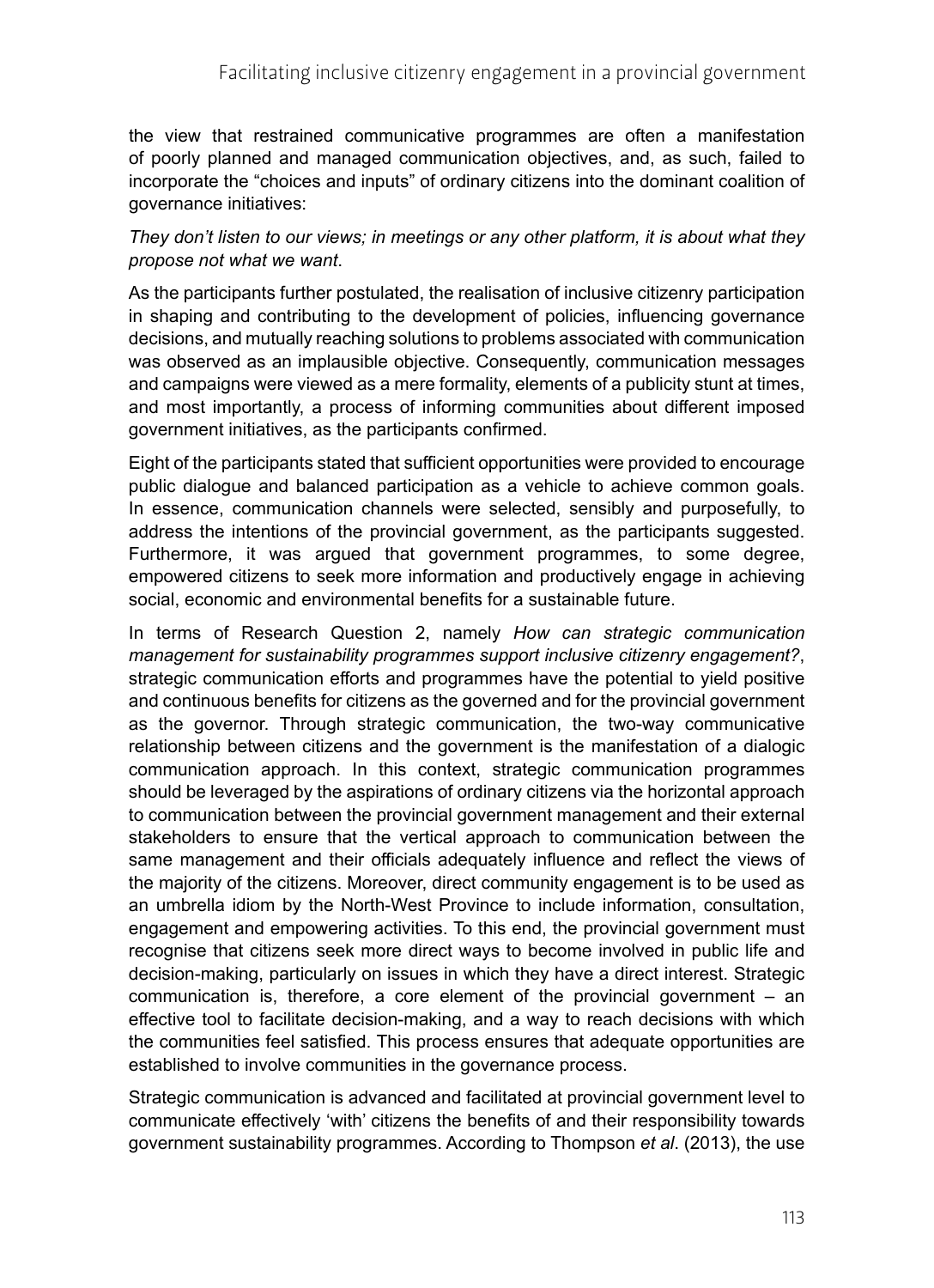of the word 'strategic' is a game changer. Its appearance in 'strategic communication' shifts the focus from context and the recipient to purpose and the sender. Strategy does not privilege any one quality of the communication exchange; rather, it focuses on achieving the sender's predetermined aim (Lock *et al*. 2016).

### Sub-theme 2: Communication for adequate representation and participative governance initiatives

Communication is often negatively cited as a barrier in crisis circumstances that institutions, such as government departments and other private organisations, have to contend with. However, the same communication is never credited with producing economic benefits, whilst also influencing strategic decisions and shared goals. The positive contributions of certain communication programmes and campaigns to the success of organisational objectives are often overlooked and mostly neglected. The participants advanced that communication efforts aimed at constructing an inclusive and integrative society were not successful in adequately representing the immediate needs and interests of ordinary citizens. Moreover, targeted communication campaigns were also not successful in advocating for citizenry-oriented developmental programmes and governance initiatives to influence policies, advance ethical leadership, and contribute to the provincial government's overall rebranding, repositioning and renewal strategy. Consequently, a number of participants asserted:

*With us the development of communication messages to influence and encourage a wider societal representation in governance reforms lacked a participative component; thus, participation is only limited to a few 'politically sponsored' individuals and groupings – not everyone*.

In this sense, a participative component implied the incapacity of communication programmes to resemble collaborative measures for the parties involved to work towards accomplishing negotiated goals through consensus. The participants further expounded:

#### *Mutual collaborations based on legitimate agreements as a participative component did not guarantee a smooth flow of meaningful two-way discussions among us*.

In this regard, the consensual participative process would ensure that information was not restricted or limited to benefit individual interests; and the participants were more concerned with ensuring that the process was successful and that it contributed to capacitating community members at large. Fundamental to the realisation of adequate representation in governance initiatives and other extended government activities is the competence and the strategic focus of communicators to disseminate tailored messages comprehensively to the targeted audience. The participants thus argued:

*Some government officials, as the carriers of information, lack basic skills to effectively educate us (citizens) on the advantages and benefits of several programmes.* 

*That is why we don't generally participate – it's not meant for us.* 

*They (officials) don't know what to say to us – they only talk to us when it suits them; to me this is wrong.*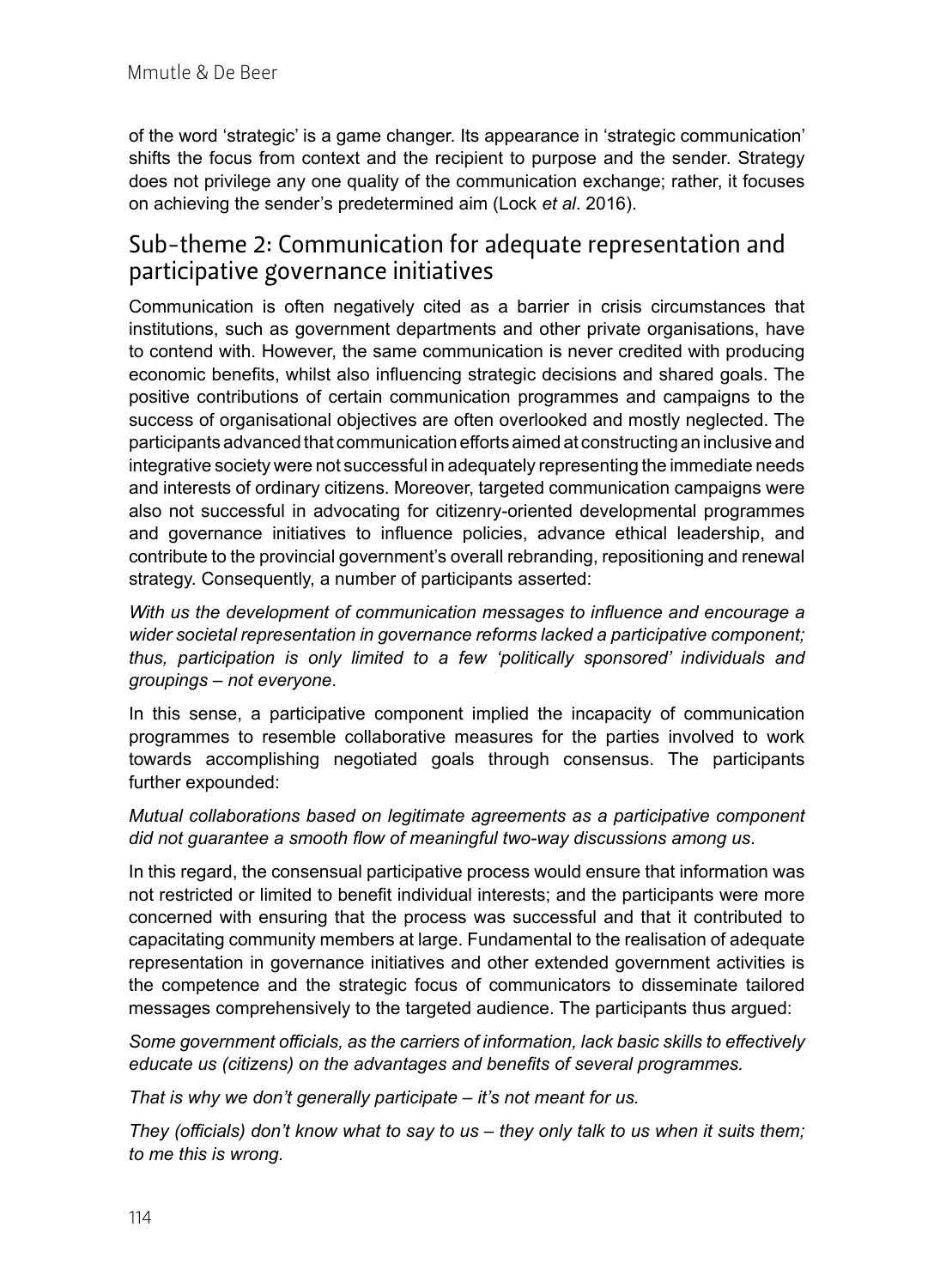It remained unclear how citizens were expected to contribute and influence governance initiatives, especially because communicators were viewed as incompetent in transmitting strategic messages for the benefit of ordinary citizens. Some participants remarked that in many instances government communicators inspired no confidence when communicating the vision and future prospects of the government. A sense of professionalism in articulating and addressing citizenry expectations was a missing ingredient in achieving participative governance in the province. It is thus crucial that communicators be sensitised to the importance of empowering citizens with information on the services to which they are entitled and that they be guided on how to reap the potential benefits associated with such.

### Sub-theme 3: Management of citizenry expectations through government communication

The organisation of citizenry expectations cannot be over-emphasised in government communication. The result of the successful management of expectations can lead to consensus, a shared vision, representation, and efficient service delivery efforts. Hence, citizenry expectations should be elevated into the dominant coalition and be integrated in the strategic framework through strategic communication programmes. A number of the participants held that provincial government communication had the capacity to facilitate social change, convert abstract programmes into pragmatic ones, and to act as a capacity-building instrument aimed at balanced relationships to the benefit of all actors involved, particularly citizens. Subsequently, some of the participants asserted that government communication, at times, advanced an inclusive agenda, seemingly aimed at coaching and promoting independence and strategic thinking from citizens across the province.

#### *Nna (me), I see the government doing well – it's us citizens who don't do our part, especially in clearly identifying what we want*.

In this light, the majority of the participants stated that it is at the provincial level that a people-centred approach to sustainable government communication could become truly evident. At this level, decisions are taken daily by individuals and groups of people that affect their livelihoods, health, and often their form of survival. From this perspective, strategic communication should be both a 'centre of government' concern (i.e. an organic and critical part of the policy-making and strategic process at the highest levels) and a tool to unite the whole of government (i.e. a common feature of all activity at all levels of government). The participants further articulated that only refined and purposeful communication could attempt to consolidate citizenry expectations and the perceptions of government activities. They maintained that such communication had to be results-oriented and research-based in order to reconcile conflictual expectations and interests. Provincial government communication and the media have to be regarded as primary instruments to achieve, maintain and strengthen public participation. However, it also emerged that provincial government communication has been conceived as a one-way process passing messages from one point to many others, usually in a vertical, top-down fashion.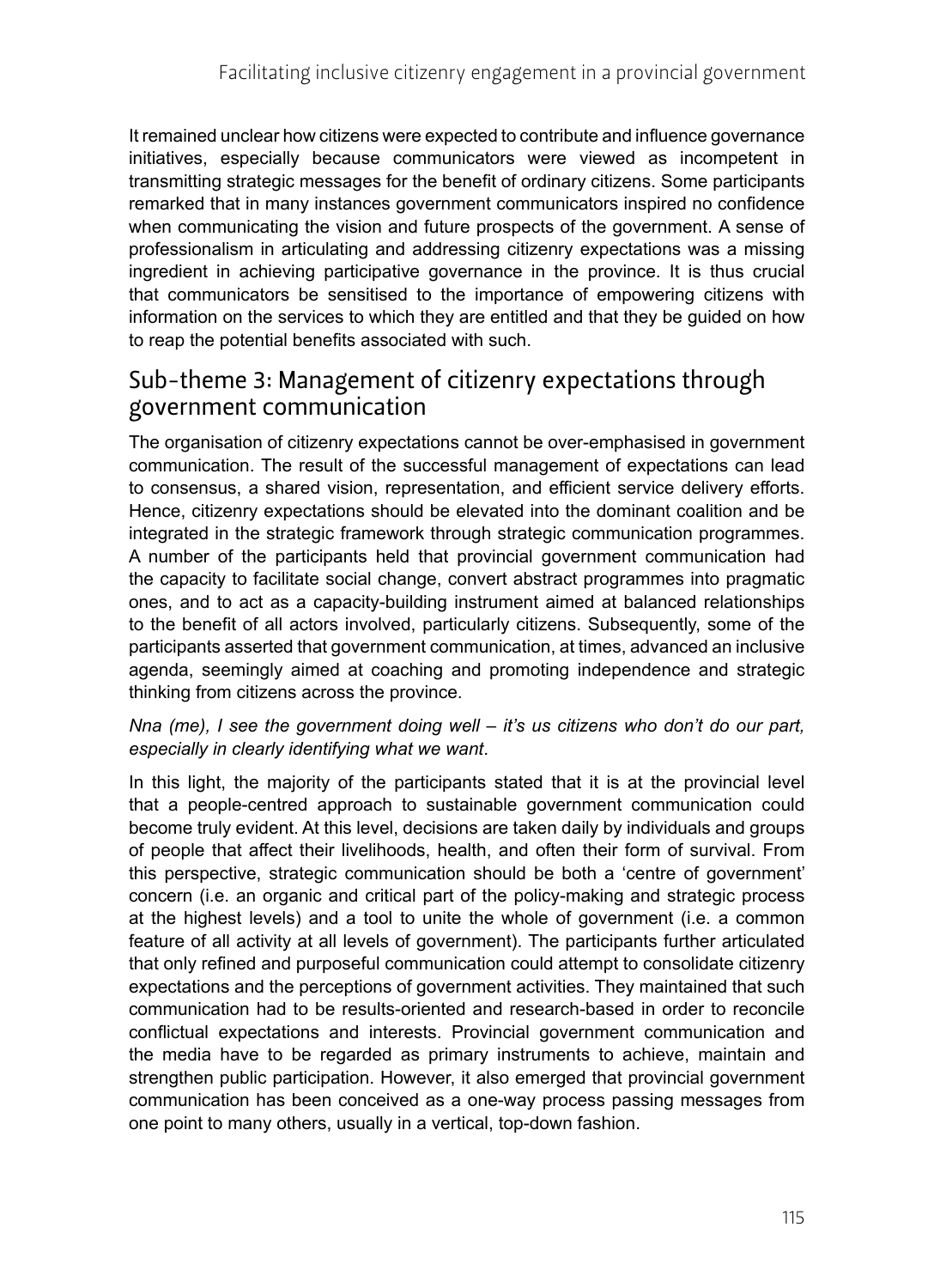*We never say anything, or I can simply say that we don't get feedback – there are no follow-ups and opportunities to hear how far are we.*

Effective engagement with citizens depends largely on their understanding of the goal and acceptance that involvement in the communication strategy process demands changes in attitudes, behaviour and institutions. Therefore, developing a comprehensive strategy demands two-way communication between policy-makers and the public. This requires much more than government relations initiatives through information campaigns and the media. It needs commitment to long-term social interaction to achieve a shared understanding of sustainable objectives and its implications, and promoting capacity building to find solutions to the challenges. In this sense, the participants strongly believed that being strategic was about setting goals and identifying the means of achieving them – this remained the outstanding ingredient in government operations because of the isolation of citizens, to some degree.

### Sub-theme 4: Governance initiatives for strategic management by the provincial government

It is important to consider the fact that the existence of the provincial government is largely based on the dictates of the South African Constitution and subsequently, the number of votes earned from the political party system (the electorate). It is thus through various political parties that a particular government is arranged, meaning that the victorious political organisation constitutes a governance structure to serve the people. Hence, people are governed by the government, irrespective of their initial choice.

Against this backdrop, the provincial government assumes the responsibility and mandate from both their political organisation and society as a whole – the latter, more often than not, becomes more dominant in its operations. Consequently, governance initiatives are often derived and established based on political organisations' adopted policies, mandate and, most importantly, their standing resolutions (from congresses/conferences). From this perspective, it was evident from the participants that governance initiatives were influenced and developed in accordance with the policies and resolutions of political organisation(s). Interestingly, these policies were often implemented together with citizens, as they were meant for them. This narrative implies that the influence and involvement of citizens in general is minimal, unless in circumstances were civil society, NGOs and other activists embark on policy amendments, new policy propositions, and so forth. However, a couple of the participants commented that ordinary citizens were consulted via political organisations and that the mandate carried was a manifestation of community engagement. In addition, one of the participants strongly registered:

*At the provincial government level, sufficient opportunities are created to integrate the views of citizens into policy formulation, programmes and decision-making processes – according to me, we are at least consulted.*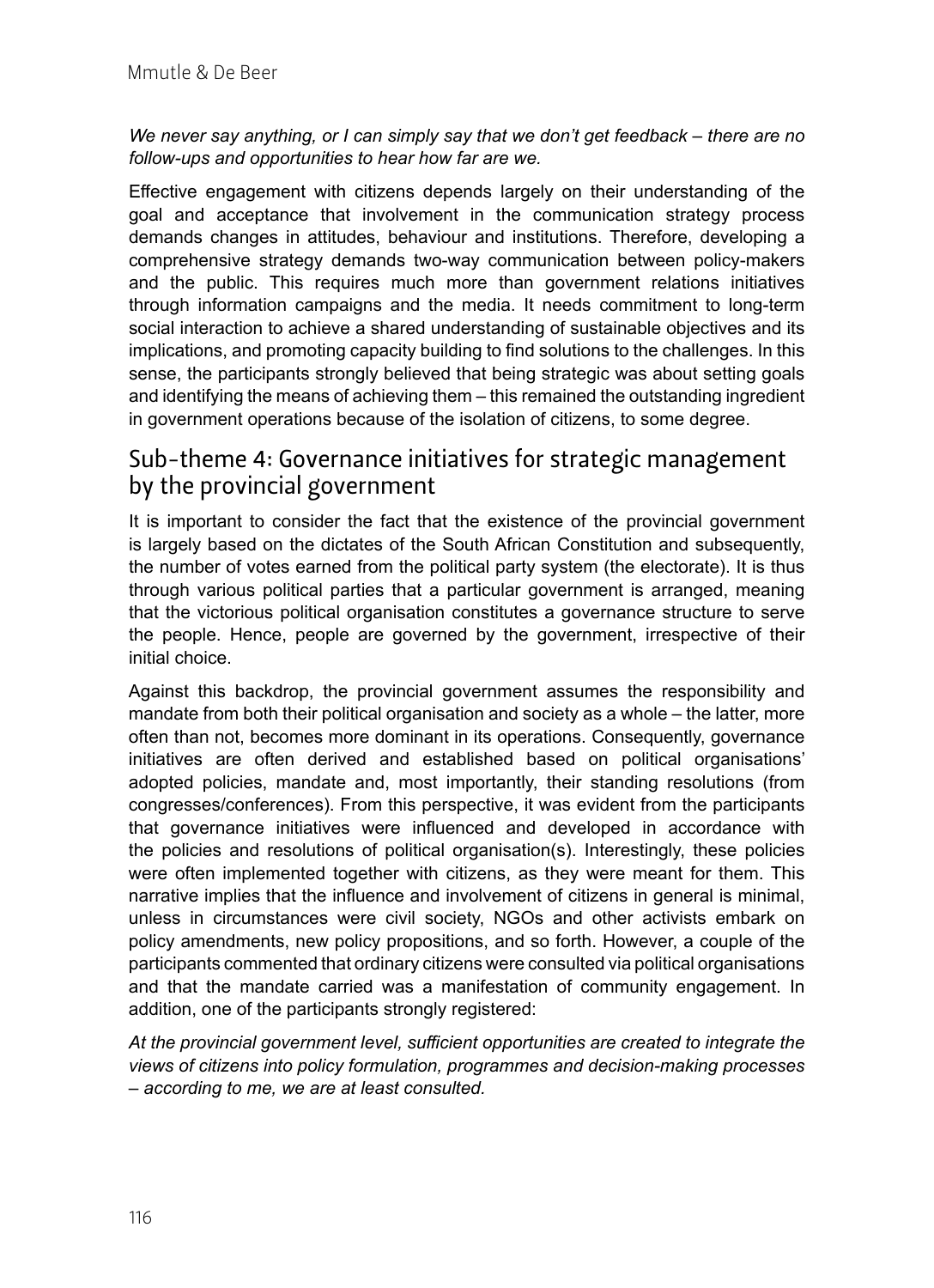Another participant advanced that the policies and all other governance-related issues emanated from community meetings, public consultations and special forums aimed at gathering the views of prominent figures in society.

#### *I believe that all of these opportunities included ordinary people at the helm of strategic governance processes.*

Arguably, this view seemingly contradicted the latter assertion, whereby standing organisational (political) resolutions formed the basis of the provincial government mandate. Accordingly, the majority of the participants articulated that ordinary citizens in their capacity remained a strategic unit for advancing government programmes through agreed strategies. In this case, the provincial government in collaboration with the people and various community representatives had a responsibility of ensuring that governance initiatives are successfully implemented. The collaboration process with all active participants is therefore viewed as a component of strategic management. Furthermore, several participants asserted that the ability of the provincial government to facilitate dialogue, produce people-centred programmes, promote and address legitimate citizenry expectations, and advance partnerships was a key indicator of effective leadership and strategic management in action.

# **DISCUSSION**

The presentation of the research results sought to ascertain how the phenomenon of strategic communication management was understood as a strategic process with the capacity to elevate participatory projects/programmes in the North-West Province. The research also aimed to determine how the realisation of strategic communication management efforts often encouraged and promoted inclusive citizenry engagement through collaborative governance initiatives and people-centred programmes. In short, the research results demonstrate how the research participants related to the phenomena of strategic communication management and ultimately the process of communication management at the provincial government level.

The findings reveal that a significant majority of citizens remain disengaged from government operations. A number of reasons were advanced by the participants – they postulated that communication had no durable effect because the government was unable to fulfil their expectations. In most instances, provincial government programmes were not aimed at increasing inclusivity because public representatives extended patronage to their political principals. In light of these assertions, the planning and execution of governance initiatives and the exercise of strategic management often excluded the aspirations of the majority. Similarly, those in secluded areas of the province were cited as being more disadvantaged and extremely passive on government operations. In this case, communication with citizens was only concerned with information transfer and remained one-sided, one-way communication at best. As a result, both citizenry passivity and public apathy continued to characterise the failure of government initiatives in reaching and positively influencing collaborative governance measures, particularly in rural communities.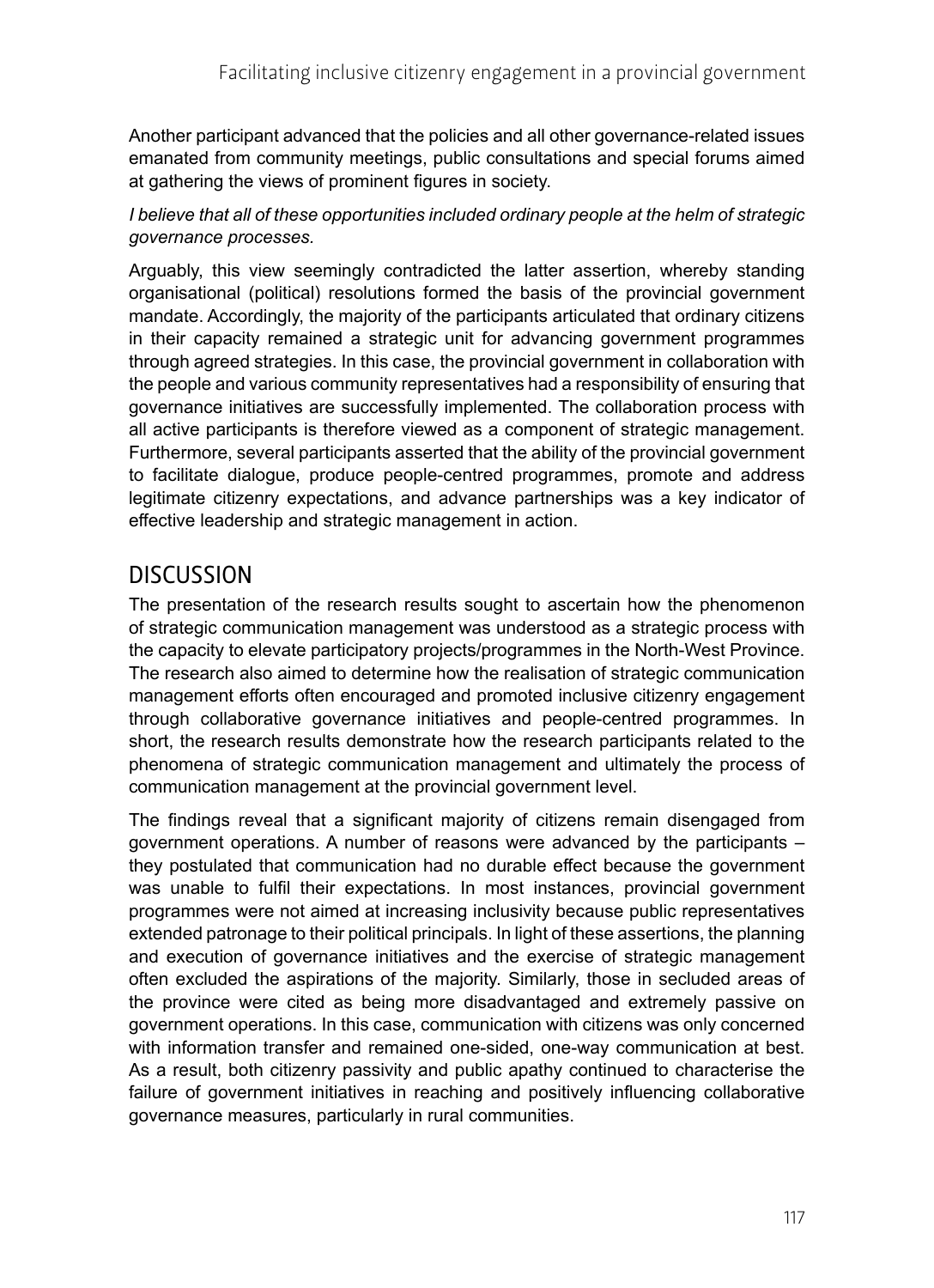Liu and Horsley (2010) advocate that a democratic government is best served by a free two-way flow of ideas and accurate information so that citizens and their government can make informed choices. A democratic government must report and be accountable to the citizenry it serves. Citizens, as taxpayers, must have the right to access government information.

However, in this study it was recorded that in many instances government activities were unresponsive and offered less opportunities for citizens to contribute actively to the development of the province. Essentially, it was advanced that political patronage and the inability of some public representatives as hemispheric communicators to initiate unrestricted two-way communication with citizens were among the main factors leading to high levels of disengagement and continued apathy. Public representatives were also referenced as being incompetent in articulating the aspirations of citizens to senior officials and vice versa. In this context, public representatives were viewed as not strategic in advancing government programmes and communication campaigns, and coordinating citizenry engagements at the community level.

Similarly, some public representatives had no significant bearing on the living conditions of citizens. It was further argued that public representatives were not equipped and skilled to manage community communication programmes. At this level, communication had no durable impact because citizens were unable to influence government activities and thus opted to remain passive and apathetic towards even genuine projects. In a sense, participatory communication as a two-way process was also neglected simply because citizens failed to realise the participative nature of various projects/programmes. The participants further mentioned that media invitations were often extended as 'a publicity stunt' and not as an authentic media relations process. Community events and programmes were publicised to gain political mileage and relevance within communities because, under normal circumstances, media houses/outlets were often excluded amid the fear that community members would advance their challenges/grievances, which would be published.

It is for these reasons that a number of citizens recorded that government communication programmes and governance initiatives were not integrative; failed to respond to genuine concerns at the community level; and were often characterised by political patronage and gate keeping. Pertinently, Chaka (2014) argued that government communication could be more symmetrical than was generally accepted. Arguably, clear and precise communication leads to accountability and transparency. In dialogue between the government, local authorities and stakeholders (all citizens), the more information that is shared, the more participation and dialogue are encouraged, the more accountable those in power become, and the more transparent their actions must be. As a context, citizens must receive, through various channels of communication, not only the messages of the provincial government and the invitation to engage in dialogue, but also the underlying message that their participation is essential to the process. The outcome of any community activity should be perceived by the population as the result of a provincial effort in promoting a responsive government and inclusive environment for ordinary citizens to be empowered through strategic communication as an enabler for good governance.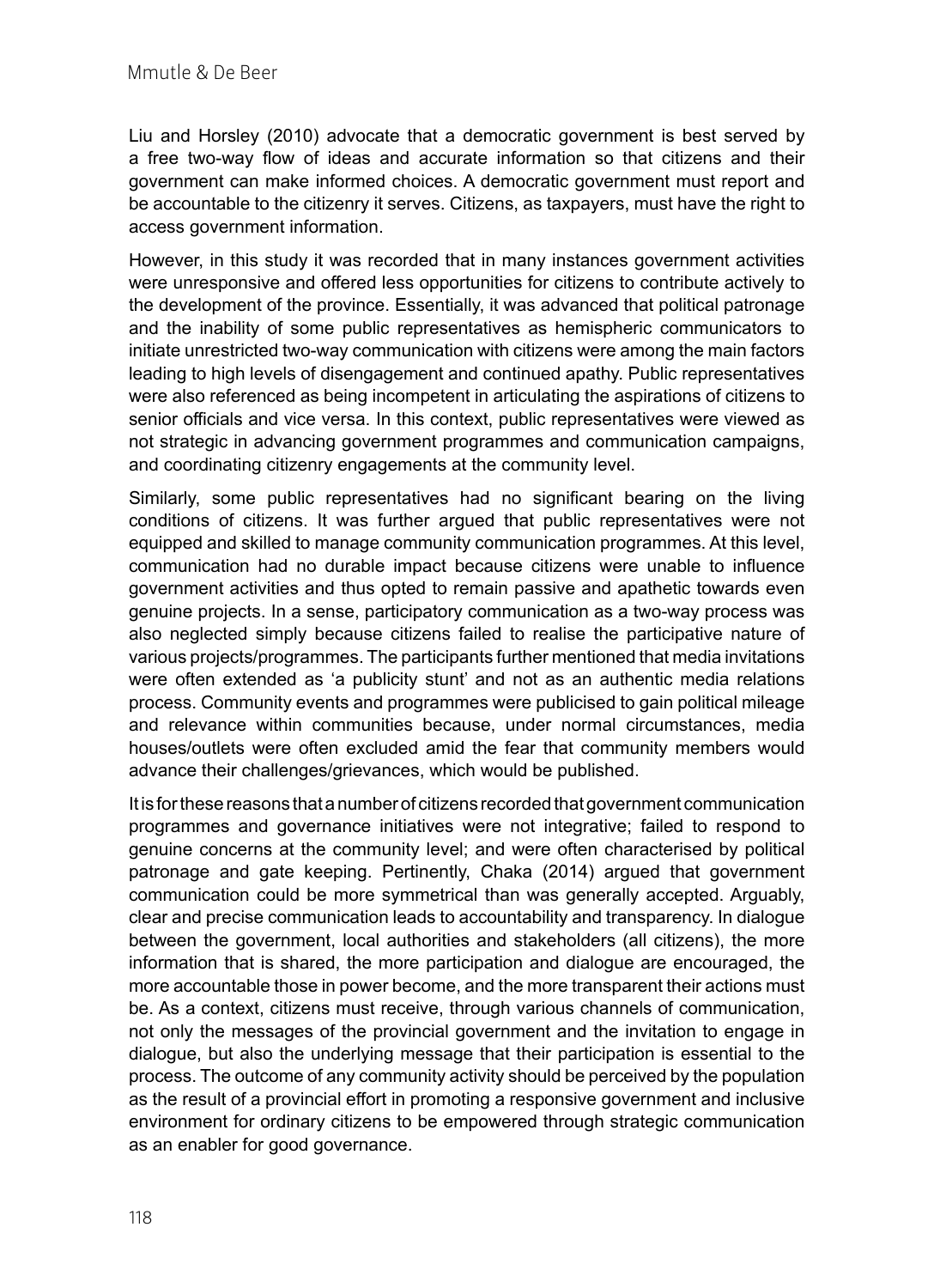It is implicit that, for communication to be construed as strategic, it has to be the result of a planned process, and in this context, citizenry engagement will be a product of public collaboration and an inclusive process (Macnamara 2016). The concept of communication is often viewed simplistically as a process of information dissemination, rather than a strategic process. Accordingly, efforts to engage with citizens are often decided and agreed to without involving the supposed recipients – ordinary citizens. Van der Waldt *et al*. (in Singh 2014) maintain that if the community is not informed in relation to government actions, it cannot evaluate them in terms of ethics and morality. Such access to information by citizens is enshrined in the Constitution of South Africa. More often than not, communication policies and guidelines exist to ensure that the highest standards of fairness, equity, probity and public responsibility are front of mind when planning any type of government communication. Provincial government communication needs to be effective, co-ordinated, well managed, and responsive to the aspirations of the North-West communities. Grunig and Grunig's (1992) two-way symmetrical model suggests that communication fosters the relationship between an organisation, and in this instance the government, and its publics, based on negotiation, trust and mutual respect – a collaborative strategic relationship must therefore be forged for it to function effectively and efficiently. Provincial government programmes would be more effective if a strategic communication approach is to be adopted and focused on establishing and managing relationships, increasing participation, and encouraging co-operation between the government and its people – thus, enabling the co-creation of shared norms and an inclusive people-orientated communicative environment.

The study moves that inclusive citizenry engagement could only be achieved through collaborative participation mechanisms among the provincial government officials and citizens at the helm. Importantly, a participatory philosophy should be adopted in order to elevate the role and value of citizens in society, as they facilitate ways for the provincial government to be more responsive to public needs. The bottom-up (as an outflow of the horizontal) approach should be more active in consolidating the identified citizenry needs, interests and expectations to ensure effective co-ordination, particularly at community communication level. Haywood and Besley (2014) contend that the most deliberative engagement processes do not guarantee that participation will increase the relevancy and responsiveness of government for individual participants, or the efficacy of subsequent policy implications that may emerge from such efforts. The ability to constitute sustainable citizenry engagement platforms depends largely on the provincial government to increase and expose citizens to relevant opportunities in a responsive manner. As a result, the narrative should move from identifying stakeholders as mere "publics" to them acting as active citizens in the participatory process. Holmes (2011) articulates that over the past decade, this view has been reframed to regard the public as citizens whose agency matters and whose right to participate directly or indirectly in decisions that affect them should be actively facilitated. Such an approach honours the fundamental principles of an inclusive and democratic process, which power is to be exercised through, and which resides in its citizens.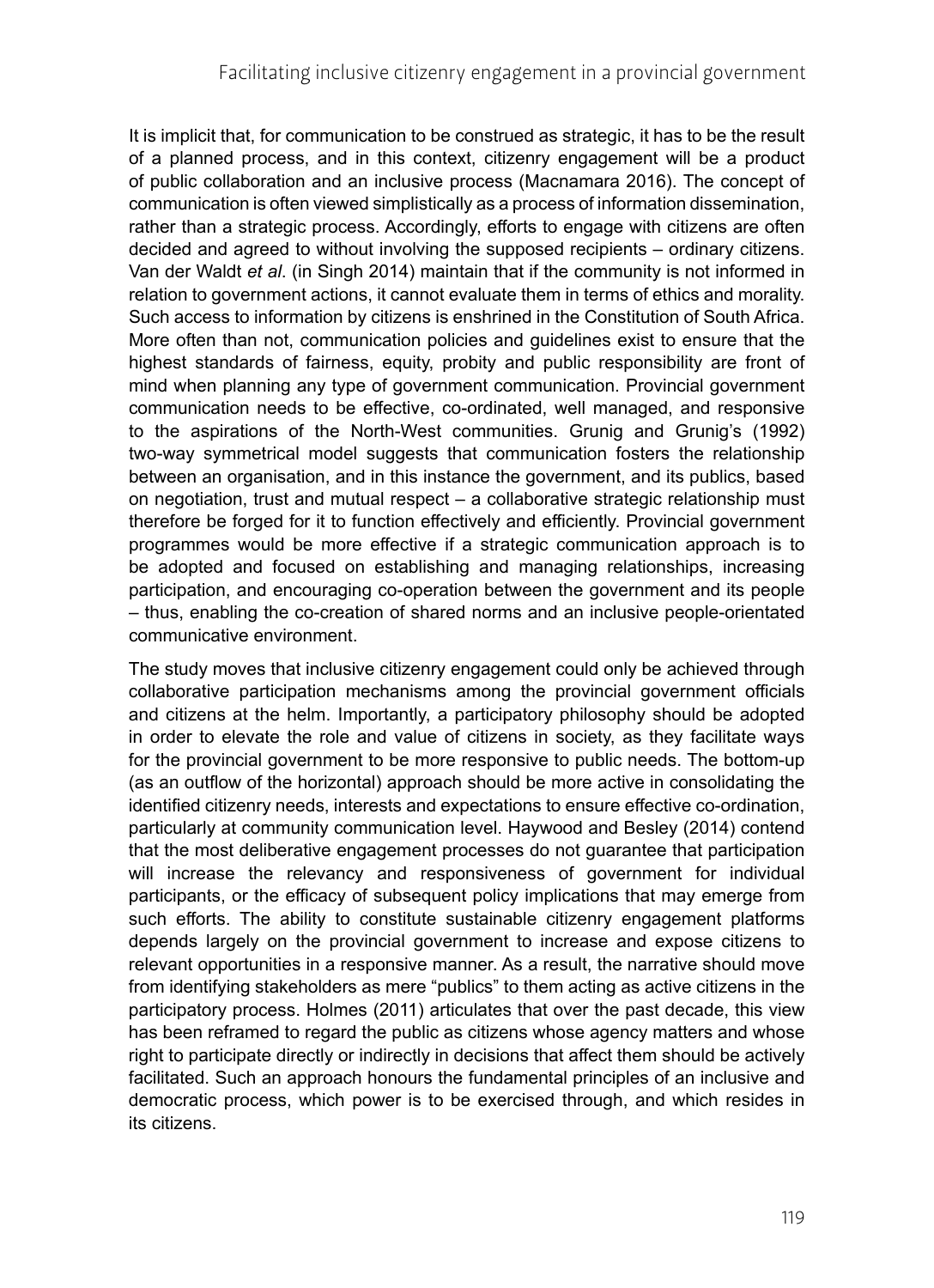# CONCLUSION

This study was preoccupied with reporting the significant benefits of practising strategic communication at provincial government level in order to attain and maintain inclusive citizenry engagement. From this resolve, the study indicated that strategic communication management needs to be reprioritised as a deliberate effort towards participative governance and shared goals. To this end, a revolutionary approach to government communication has to be reconfigured adequately to resemble inclusive citizenry engagement through organised public participation opportunities. Moreover, efforts should be directed at the realisation of strategic communication management in order to leverage mutual governance initiatives and people-centred sustainability programmes. This process has the potential to engage citizens intentionally, purposefully, and towards a desire for an impactful society. Such a society will be empowered, through strategic communication management, to strive for cogovernance and inclusivity in government activities. Fundamentally, skilled public representative professionals must develop communication strategies that will improve and build trust, encourage public participation, and contribute to mutual decisionmaking and accountability in an efficient manner – this arguably is why participation matters, as it encourages mutual understanding and ownership of shared perspectives through co-creation by dismembering unrealistic and often illegitimate participatory endeavours. It is for these reasons that a new approach to communication needs to be adopted to facilitate engagements with ordinary citizens on an inclusive, dialogic and more comfortable level. In striving for inclusive citizenry engagement, strategic communication management in the provincial government should become an epitomised process, which is interactive by nature and participatory at all levels in this sphere of government.

### **REFERENCES**

- Allen, M.W. 2016. *Strategic communication for sustainable organisation*. Switzerland: Springer, Cham.
- Balogun, J. 2006. Managing change: Steering a course between intended strategies and unanticipated outcomes. *Long Range Planning* 39(1): 29-49. [https://doi.](https://doi.org/10.1016/j.lrp.2005.02.010) [org/10.1016/j.lrp.2005.02.010](https://doi.org/10.1016/j.lrp.2005.02.010)
- Barranquero, A. 2011. *Rediscovering the Latin American roots of participatory communication for social change*. London: University of Westminster. [https://doi.](https://doi.org/10.16997/wpcc.179) [org/10.16997/wpcc.179](https://doi.org/10.16997/wpcc.179)
- Braun, V. & Clarke, V. 2006. Using thematic analysis in psychology. *Qualitative Research in Psychology* 3: 77-101. <https://doi.org/10.1191/1478088706qp063oa>
- Chaka, M. 2014. Public relations (PR) in nation-building: An exploration of the South African presidential discourse. *Public Relations Review* 40: 351-362. [https://doi.](https://doi.org/10.1016/j.pubrev.2013.11.013) [org/10.1016/j.pubrev.2013.11.013](https://doi.org/10.1016/j.pubrev.2013.11.013)
- Frost, M. & Michelsen, N. 2017. Strategic communications in international relations: practical traps and ethical puzzles. *The official journal of the NATO Strategic Communications Centre of Excellence* 2: 9-34. <https://doi.org/10.30966/2018.riga.2.1>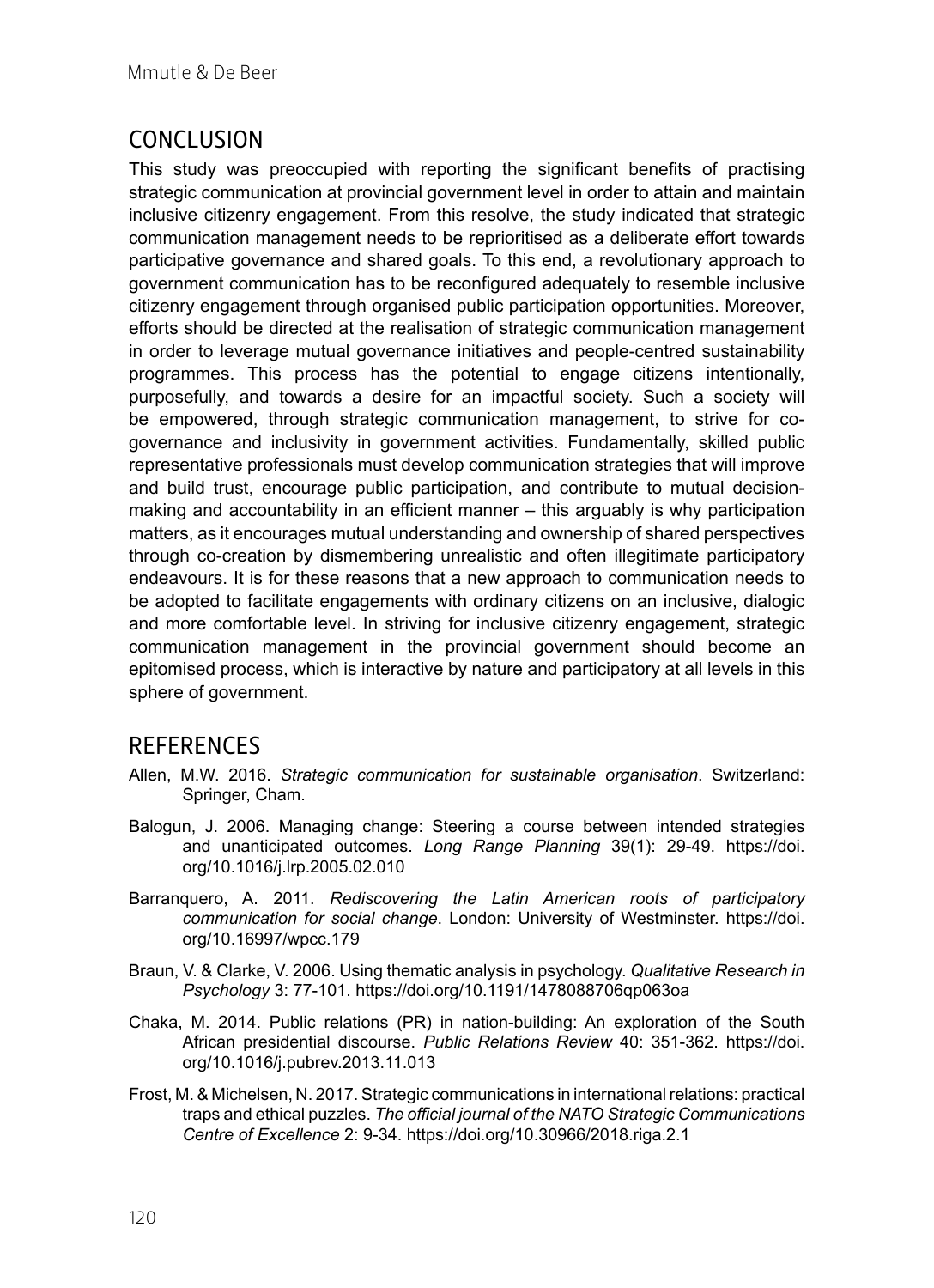- Grunig, J.E. & Grunig, L.A. 1992. *Models of public relations and communication*. In: Grunig, J.E. (ed.) *Excellence in public relations and communication management.* New Jersey: Lawrence Erlbaum.
- Haywood, B.K. & Besley, J. 2014. Education, outreach, and inclusive engagement: Towards integrated indicators of successful program outcomes in participatory science. *Public Understanding of Science* 23(1): 92-106.<https://doi.org/10.1177/0963662513494560>
- Heath, R., Waymer, D. & Palenchar, M. 2013. Is the universe of democracy, rhetoric and public relations whole cloth or three separate galaxies? *Public Relations Review* 39: 271-279.<https://doi.org/10.1016/j.pubrev.2013.07.017>
- Heide, M., Von Platen, S., Simonsson, C. & Falkheimer, J. 2018. Expanding the scope of strategic communication towards a holistic understanding of organisational complexity. *International Journal of Strategic Communication* 12(4): 452-468. <https://doi.org/10.1080/1553118X.2018.1456434>
- Holmes, B. 2011. *Citizens' engagement in policymaking and the design of public* services. Research paper No. 1, 2011-2012.
- Holtzhausen, D. 2002. Towards a postmodern research agenda for public relations. *Public Relations Review* 28(3): 251-264. [https://doi.org/10.1016/S0363-8111\(02\)00131-5](https://doi.org/10.1016/S0363-8111(02)00131-5)
- Huesca, R. 2002. Tracing the history of participatory communication approaches to development: A critical appraisal. In: Servaes, J. (ed.). *Approaches to development communication*. Paris: UNESCO.
- Ihlen, Ø., Verhoeven, P. & Frederiksson, M. 2018. Conclusions on the compass, context, concepts, concerns and empirical avenues of public relations. In: Ihlen, Ø. & Frederiksson, M. (eds). *Public relations and social theory: Key figures, concepts and developments.* (Second edition). New York: Routledge. [https://doi.](https://doi.org/10.4324/9781315271231-22) [org/10.4324/9781315271231-22](https://doi.org/10.4324/9781315271231-22)
- Lewis, L.K. 2011. *Organisational change: Creating change through strategic communication*. Chichester, UK: Wiley-Blackwell. <https://doi.org/10.1002/9781444340372>
- Lie, R. & Servaes, J. 2015. Disciplines in the field of communication for development and social change. *Communication Theory* 25: 244-258. [https://doi.org/10.1111/](https://doi.org/10.1111/comt.12065) [comt.12065](https://doi.org/10.1111/comt.12065)
- Liu, B.F. & Horsley, J.S. 2010. Government and corporate communication practices. Do the difference matter? *Journal of Applied Communication Research* 38(3): 189-23. <https://doi.org/10.1080/00909881003639528>
- Lock, I., Seele, P. & Heath, R.L. 2016. Where grass has no roots: The concept of 'shared strategic communication' as an answer to unethical AstroTurf lobbying. *International Journal of Strategic Communication* 10(2): 87-100. [https://doi.org/10.1080/155311](https://doi.org/10.1080/1553118X.2015.1116002) [8X.2015.1116002](https://doi.org/10.1080/1553118X.2015.1116002)
- Lock, I., Wonneberger, A., Verhoeven, P. & Hellsten, L. 2020. Back to the roots? The applications of communication science theories in strategic communication research. *International Journal of Strategic Communication* 14(1): 1-24. [https://doi.](https://doi.org/10.1080/1553118X.2019.1666398) [org/10.1080/1553118X.2019.1666398](https://doi.org/10.1080/1553118X.2019.1666398)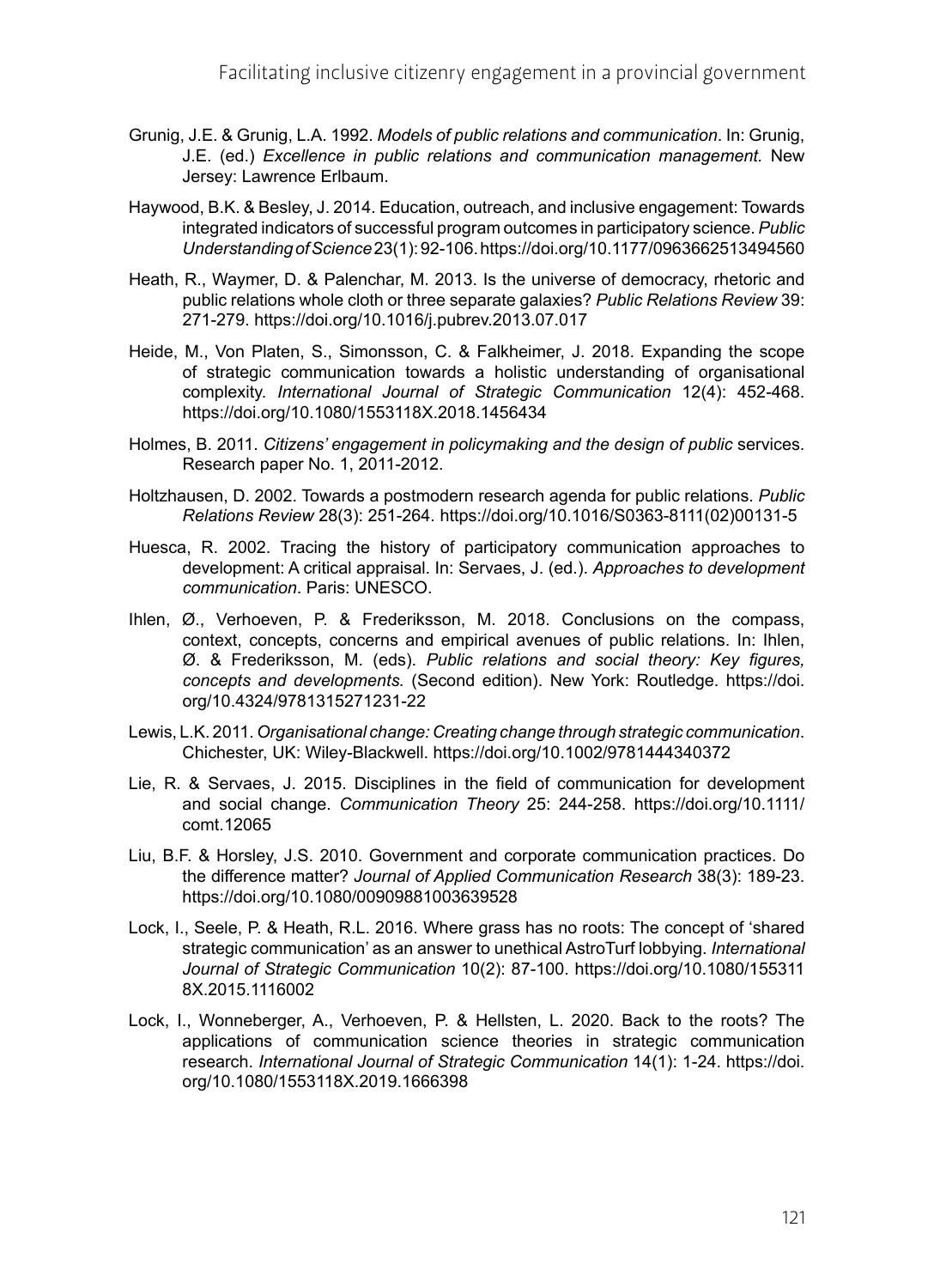- Lues, L. 2014. Citizen participation as a contributor to sustainable democracy in South Africa. *International Review of Administrative Sciences* 80(4): 689-807. [https://doi.](https://doi.org/10.1177/0020852314533450) [org/10.1177/0020852314533450](https://doi.org/10.1177/0020852314533450)
- Macnamara, J. 2016. Illuminating and addressing two 'black holes' in public communication. *Prism* 13(1): 1-14.
- Mahoney, J. 2012. *Strategic communication: Principles and practice*. Melbourne: Oxford University Press.
- Mat Tazin, S.N. & Yaakop, S.H. 2018. Strategic communication in public participation. *Journal of ASIAN Behavioural Studies* 3(10): 162-169. [https://doi.org/10.21834/](https://doi.org/10.21834/jabs.v3i10.315) [jabs.v3i10.315](https://doi.org/10.21834/jabs.v3i10.315)
- Morris, N. 2003. A comparative analysis of the diffusion and participatory models in development communication. *Communication Theory* 13: 225-248. [https://doi.](https://doi.org/10.1093/ct/13.2.225) [org/10.1093/ct/13.2.225](https://doi.org/10.1093/ct/13.2.225)
- Nothhaft, H. 2016. A framework for strategic communication research: A call for synthesis and consilience. *International Journal of Strategic Communication* 10(2): 69-86. <https://doi.org/10.1080/1553118X.2015.1124277>
- Nothhaft, H., Werder, K.P., Verčič, D. & Zerfass, A. 2018. Strategic communication: Reflections on an elusive concept. *International Journal of Strategic Communication* 12(4): 352–366.<https://doi.org/10.1080/1553118X.2018.1492412>
- Okigbo, C. & Onoja, B. 2017. Strategic political communication in Africa. In: Olukotun, A. & Omotoso, S.A. (eds). *Political communication in Africa*. Switzerland: Springer. [https://doi.org/10.1007/978-3-319-48631-4\\_5](https://doi.org/10.1007/978-3-319-48631-4_5)
- Oliveira, O. 1993. Brazilian soaps outshine Hollywood: Is cultural imperialism fading out? In: Nordenstreng, K. & Schiller, H. (eds). *Beyond national sovereignty: International communication in the 1990s*. Ablex.
- Paul, C. 2011. *Strategic communication: Origins, concepts and current debates*. Santa Barbara, CA: Praeger.
- Rensburg R. & De Beer, E. 2011. Stakeholder engagement: A crucial element in the governance of corporate reputation. *Communitas* 16: 151-169.
- Scherer, A.G. & Palazzo, G. 2011. The new political role of business in a globalized world: A review of a new perspective on CSR and its implications for the firm, governance, and democracy. *Journal of Management Studies* 48: 899-931. [https://](https://doi.org/10.1111/j.1467-6486.2010.00950.x) [doi.org/10.1111/j.1467-6486.2010.00950.x](https://doi.org/10.1111/j.1467-6486.2010.00950.x)
- Sebola, M. 2017. Communication in the South African public participation process: The effectiveness of communication tools. *African Journal of Public Affairs* 9(6): 25-35.
- Servaes, J. (ed.). 2014. *Technological determinism and social change: Communication in a tech-mad world.* Lanham, MD: Lexington.
- Servaes, J. & Malikhao, P. 2012. Advocacy communication for peace building. *Development in practice* 22(2): 229-243. <https://doi.org/10.1080/09614524.2012.640980>
- Singh, B.P. 2014. *Impact of strategic communication policy on service delivery and good governance within KwaZulu-Natal department of sport and recreation*. Unpublished doctoral thesis: University of KwaZulu-Natal.